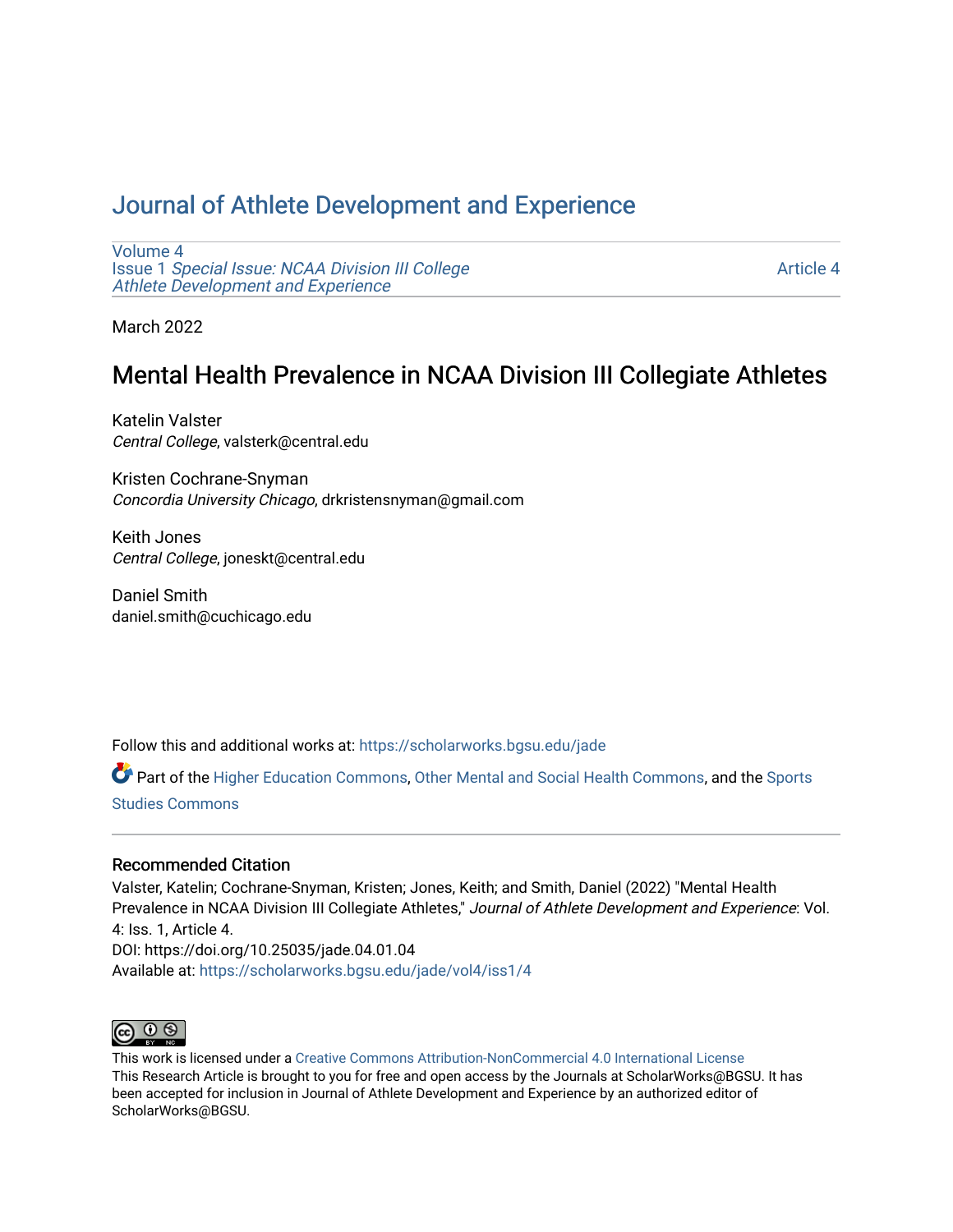# Mental Health Prevalence in NCAA Division III Collegiate Athletes

# Cover Page Footnote

(page 7 after RQ1) Consistent with the NCAA and conference terminology, women or men sport labels are used and are based on sex. Therefore, we have chosen to write as such to be consistent with the NCAA and conference terminology. Specific nouns will reference men's and women's sport while adjectives will be used as appropriate (i.e., male athlete).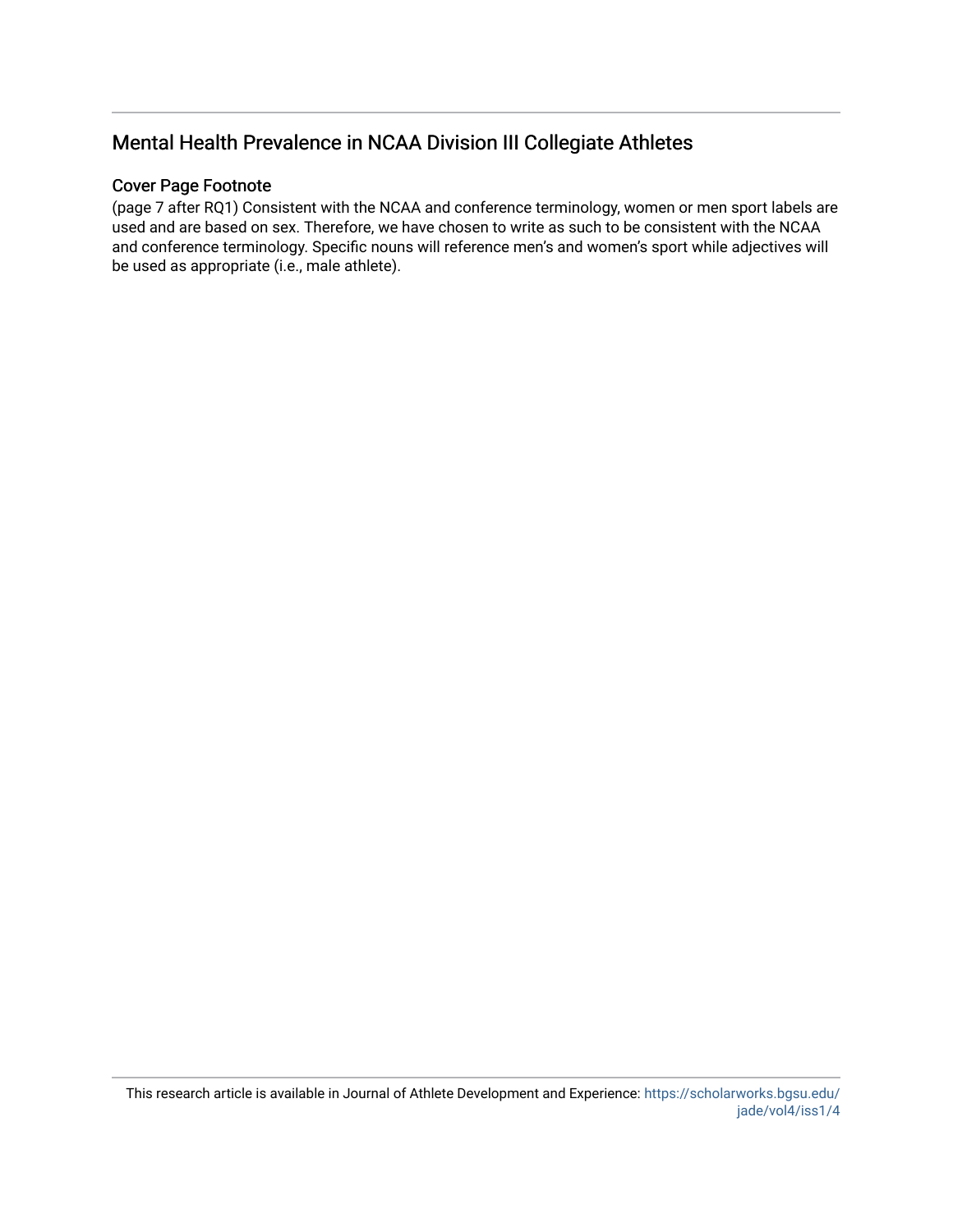# **Mental Health Prevalence in NCAA Division III Collegiate Athletes**

**Katelin Valster Kristen Cochrane-Snyman** Central College Concordia University Chicago

**Keith Jones Daniel Smith**

Central College Concordia University Chicago

### A B S T R A C T

*Stressors related to academic requisites, sport participation, and pressure to perform may increase college athlete risk for mental health symptoms (Cox et al., 2017; Sudano & Miles, 2017; Yang et al., 2007). The purpose of this study was to identify the level of clinically relevant self-reported mental health symptoms in National Collegiate Athletic Association (NCAA) Division III athletes and variations based on sport participation (i.e., men's or women's athletics; team or individual sports) over a two-year period. A nonexperimental trend study design was used. Data analysis included descriptive statistics, chi square test, and multivariate analysis of variance (MANOVA) that used oneway analysis of variance (ANOVA) for follow-up procedures. A MANOVA revealed a significant interaction of gender and sport type for general symptoms [F(1, 564) = 9.583,*   $p = .002$ ] and depression [F(1, 564) = 6.945, p = .009] but not anxiety [F(1, 564) = 3.332,  $p = .068$ ,  $\eta^2 = .006$ . The project was able to describe mental health symptoms in *a population that often is not included in the literature. Knowledge of collegiate athlete mental health prevalence is important because prevention and early intervention is a key component of community-based health programming.*

Keywords: anxiety, collegiate athlete mental health, depression, mental health screening, NCAA

College students are at a vulnerable age for the onset of mental health issues. For those who participate in sport, the additional stress of balancing academics and athletics can exacerbate conditions (Beauchemin, 2014; Davoren & Hwang, 2014; Sudano & Miles, 2017). Additional demands for collegiate athletes include the time management of commitments to both academic and athletic expectations (e.g., Barnard, 2016; Beauchemin, 2014; Douce & Kelling, 2014), pressure to perform in sport (Barnard, 2016; Beauchemin, 2014; Gill, 2014), and coping with injury (Cox et al., 2017). Such distinctive factors and stresses for collegiate athletes can contribute to amplified mental health symptoms and reluctance to pursue help resources. Not only are symptoms more likely to present during traditional college-aged years, but the athletic culture may stigmatize against reporting mental health symptoms and seeking help for mental health-related issues (Carr & Davidson, 2014; Kroshus, 2016; Sudano & Miles, 2017). What is more, collegiate athletes are less likely to recognize symptoms as consequences of sport demands (Kim et al., 2015; Moore, 2017; Moreland et al., 2018). This has significant relevance not only to collegiate athletes' sport performance, but also their overall function and well-being. The unique presentation of mental health issues in collegiate athletes calls for specific research in the population to understand the matter (Hong et al., 2018). Mental health has emerged as a primary issue for collegiate athletes (Moore, 2017; NCAA Sports Science Institute [SSI], 2017).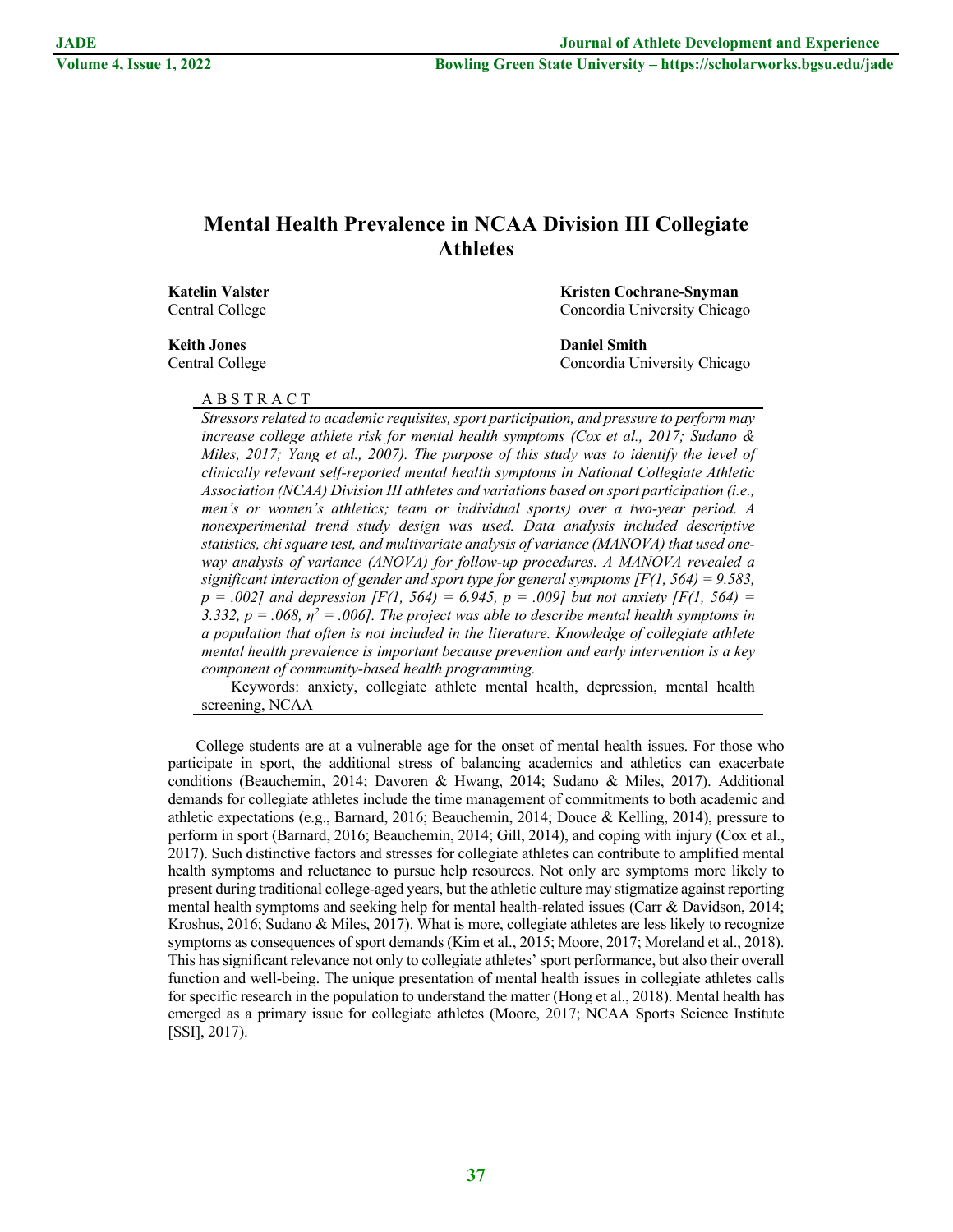Attention on data collection, prevention, and treatment options for mental health primarily has been focused on the general population. In 2019, 7.8% of adults in the United States had a diagnosed major depressive episode and 19.1% had an anxiety disorder diagnosis (National Institute on Mental Illness [NAMI], 2021). A clear difference in mental health prevalence reported from the general population and that of sub-population, like collegiate athletes, is the use of diagnosable data compared to estimated rates through surveys. Rice et al. (2016) described most (75%) studies concerning athlete mental illness had methodological limitations such as participant self-selection into the study and use of self-reported symptom identification. Nevertheless, current evidence suggests a comparable risk of mental health disorders in elite athletes, including collegiate athletes, to that of the general population (Rice et al., 2016; Wolanin et al., 2015).

Research regarding mental health prevalence in collegiate athletes remains contradictory (Cox et al., 2017; Hong et al., 2018). Of the information available, most research has been collected from NCAA Division I collegiate athletes (Yang et al., 2007). Some evidence indicates the competitive, high-stakes sport environment adds to psychological distress (Cox et al., 2017; Wolanin et al., 2016). Other literature suggests collegiate athletes are protected from mental health concerns due to the benefits of fitness and exercise, as well as the supportive team environments within sport systems (Anchuri et al., 2019; Armstrong & Oomen-Early, 2009). Ultimately, reported depression and anxiety prevalence rates among collegiate athletes have varied. Sarac et al. (2018) found 14% of Division I collegiate athletes had confirmed a history of clinically relevant depression symptoms, whereas Wolanin et al. (2016) and Cox et al. (2017) reported 23.7% and 33.2% of Division I collegiate athletes with self-described depression symptoms, respectively. The literature involving collegiate athletes presents the prevalence of depression more often than anxiety. However, high levels of anxiety have been self-reported in both male and female collegiate athletes (Schinke et al., 2017; Storch et al., 2005); these rates have been described as even higher than all college-aged students (American College Health Association [ACHA], 2016; Storch et al., 2005). What is more, Yang et al. (2007) found a significant moderate to high correlation between self-reported depression and anxiety symptoms in Division I male and female athletes. The risk is apparent and additional research is necessary to investigate mental health trends in this sub-population.

Further examination can help distinguish and confirm patterns in collegiate athletes relative to gender or sport type. Mostly, female participants self-report higher levels of depression and anxiety when compared to men (e.g., Cox et al., 2017; NCAA SSI, 2016; Wolanin et al., 2016). Wolanin et al. (2016) purports Division I female collegiate athletes have near twice the risk of depression symptoms compared to males. However, in a retrospective study of NCAA athletes, male athletes accounted for 82.9% of deaths by suicide; this also was conveyed as 3.67 times more likely than a female athlete to die by suicide (Rao et al., 2015). According to Rao et al. (2015) this sex difference also has been seen in the general population and nonathlete college students. Yang et al. (2007) reported Division I female college athletes responded with higher clinically relevant trait anxiety scores when compared to male athletes, though the difference was not significant  $(p = .7464)$ . While it is suggested a disparity exists between men and women, continued data collection is needed in both genders. In the same way, studies comparing sport types are limited (Hong et al., 2018; Wolanin et al., 2016). Division I collegiate athletes who competed in individual sports (e.g., wrestling, track and field) had a history of higher rates of mental health issues than those in team sports (e.g., baseball, softball; Sarac et al., 2018). In a longitudinal study of a Division I athletic department, track and field athletes showed twice the risk of reported depression symptoms on a pre-participation exam compared to other sports athletes (Wolanin et al., 2016). Initial evidence indicates individual sport athletes are at a higher risk for mental health issues. If certain patterns are present, targeted information and intervention strategies can be provided to athletic departments.

The role of a collegiate athlete is equivalent to having two full-time jobs (Egan, 2019), and collegiate athletes feel very high expectations for both school and sport (Eisenberg, 2014). Time devoted to athletics and academics has increased at all NCAA levels since 2010 (Paskus & Bell,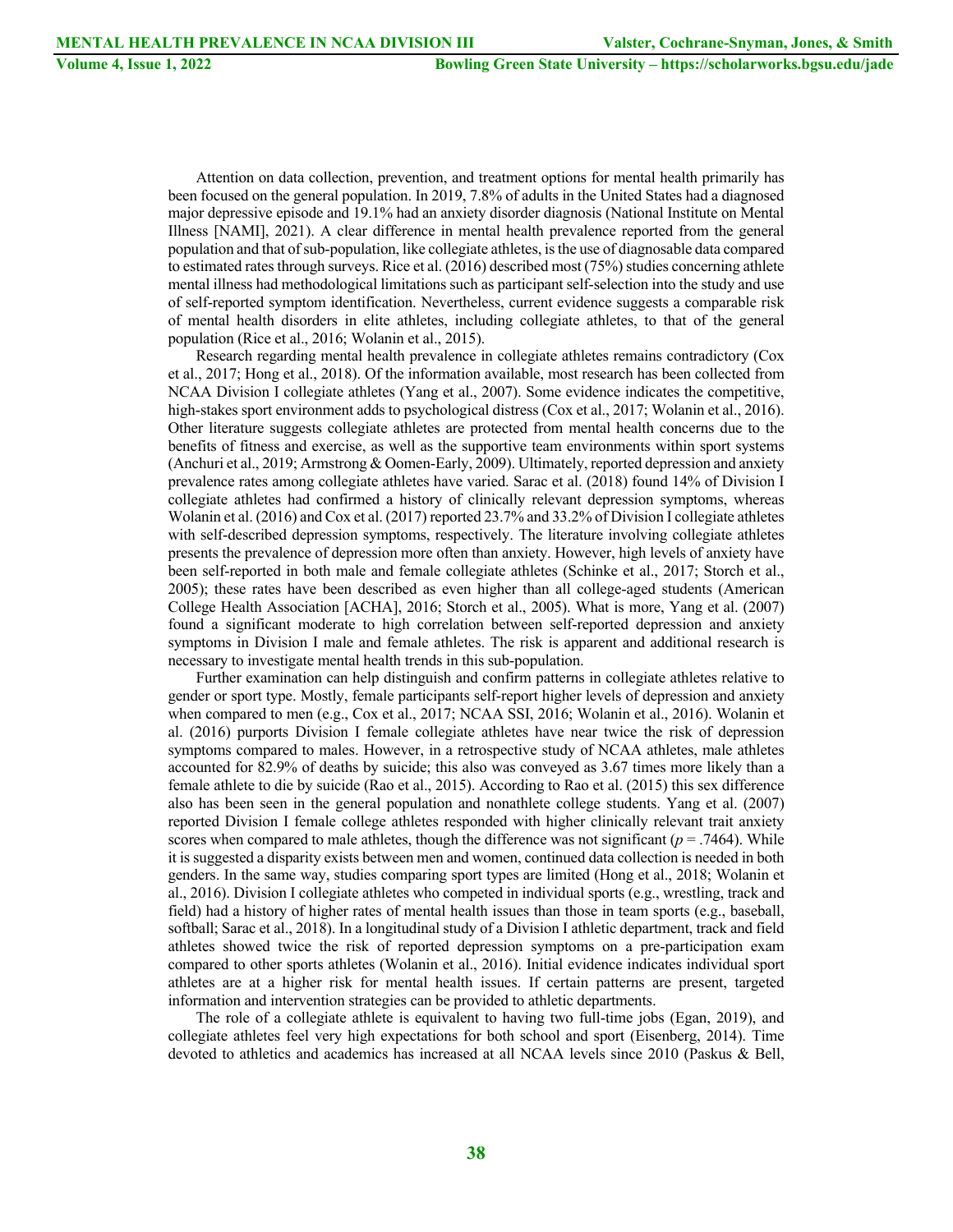2016). Yet, there is a limited amount of robust research related to mental health prevalence in NCAA collegiate athletes (Hong et al., 2018; Moreland et al., 2018; Yang et al., 2007). Moreover, NCAA Division III representation in the literature is scarce despite having the largest number of participants within the organization. Yang et al. (2007) indicated important features between NCAA competition levels may not generalize well to other sub-groups. Total self-reported athletic and academic weekly time commitments revealed four more hours in Division I and II participants compared to Division III (Paskus & Bell, 2016). The recognized pressure of NCAA Division I and II collegiate athletes also is tied to the ability to earn scholarship money based on sport performance (Ayers et al., 2012; Egan, 2019). Their motivation to succeed in sport can augment vulnerability in a different way than Division III participants. Still, Division III collegiate athletes reported at least 66 hours per week for athletic and academic requirements (Paskus & Bell, 2016). In one of the few studies that involved NCAA Division III athletes, 4% of collegiate athletes described at least mild depression or anxiety symptoms at the beginning of the academic year (Bullard, 2018). These rates are lower than other collegiate athlete studies but involved fewer subjects  $(n = 29)$ . Ultimately more needs to be understood. Bullard (2018) noted the need for a group of Division III collegiate athletes to find a positive balance of time demands while still engaging in career preparedness beyond life in sport. Division III collegiate athletes also may have to balance demands with a part-time job to offset tuition costs. The apparent stressors may not be less, just different. With the information available, indications of mental health stressors appear to be present in Division III college athletes, perhaps at a rate at least similar to other divisions (Paskus & Bell, 2016). Previous studies simply have not fully addressed how Division III participation and time management concerns influence potential impact on psychological distress.

The Social Cognitive Theory (SCT) has been applied to personal and socio-structural factors related to health (Bandura, 1998). SCT is an interpersonal level theory that assumes individual attitude and behaviors are shaped by social and environmental influences (Benight & Cieslak, 2010; Conner, 2010; McKenzie et al., 2017). The theory includes a bidirectional influence between internal personal factors, environmental influences, and behavioral patterns. SCT diverged from earlier change theories by incorporating both personal and social determinants to effect motivation and action to change, rather than simply predicting health behaviors (Bandura, 2004). The choice in behavior, rather than a response to some stimuli, was significant in the theory development. Learning and action is context specific and depends on the individual and interactions with others and the environment (Torre & Durning, 2015). This is applicable to athlete mental health because individuals are unique, but athletic identity and team culture are highly influential. Therefore, the use of preparticipation screenings by the medical care team to help understand mental health prevalence in collegiate athletes contributes to normalizing the conversation and process through sport and offers connections to resources in a trusted, confidential way.

Given the known typical age of onset, risk factors involved, and the NCAA premise to protect collegiate athlete well-being, it is of value to determine the extent of mental health prevalence in NCAA Division III collegiate athletes. Collegiate athletes, the athletic medical care team, NCAA Division III athletic administration, and campus communities all can benefit from insight into mental health prevalence among collegiate athletes. In addition, baseline information allows appropriate professionals to understand deviations from normal feelings, assist in managing symptoms, and refer to treatment as needed (Born, 2017; Gulliver et al., 2012; Kroshus, 2016). The knowledge of the extent and severity of mental health symptoms is important to inform effective interventions to a large group of NCAA participants. Therefore, the purpose of this study was to implement a preparticipation screening process to assess depression and anxiety symptoms among NCAA Division III collegiate athletes at a private university in the rural U.S. Plains. We sought to identify the severity of psychological distress over time, including a comparison of distress among gender and sport types.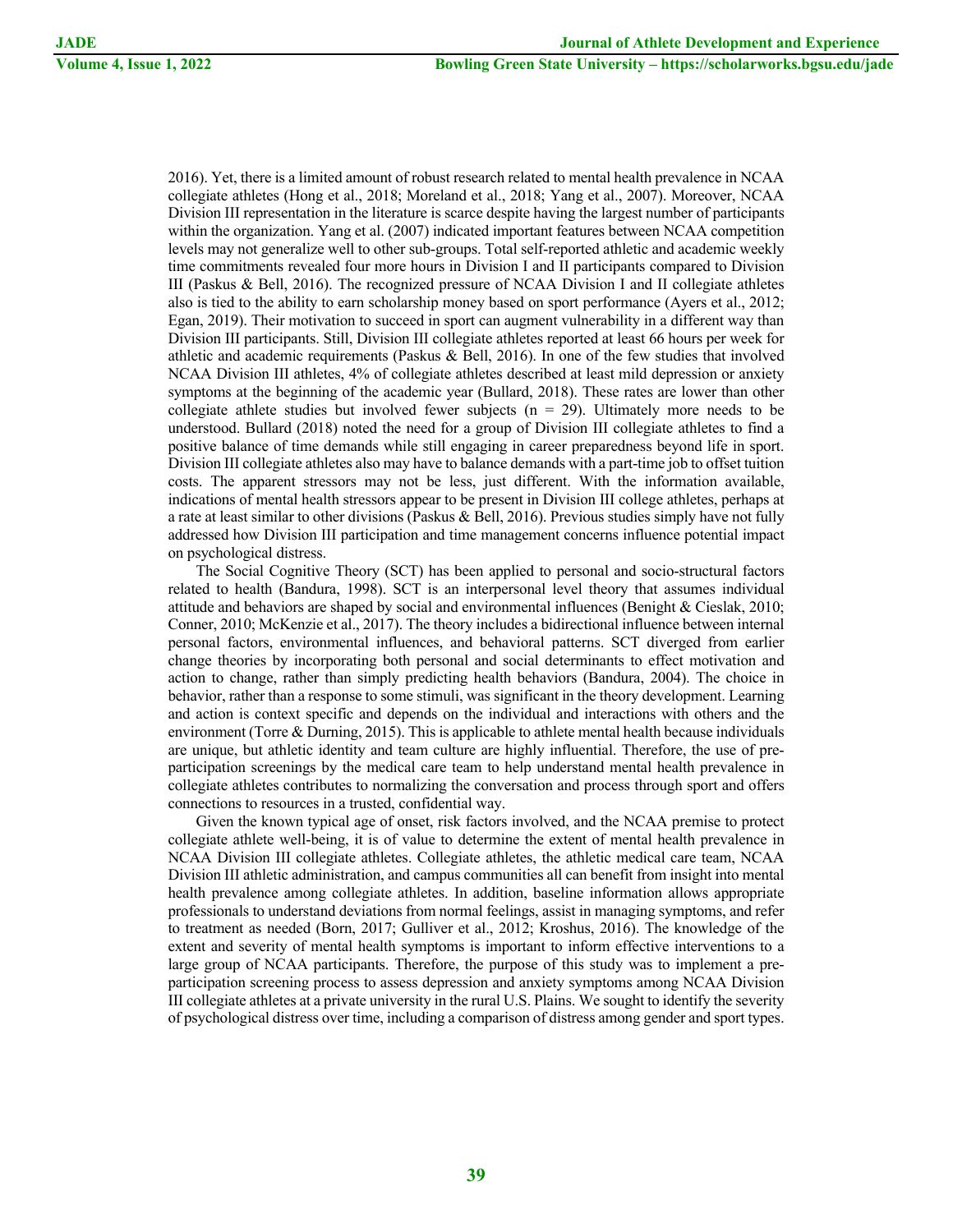The research questions that guided this study are:

**RQ1:** Do collegiate athletes exhibit significantly different mental health symptoms over time? **RQ2:** Do collegiate athletes exhibit significantly different mental health symptoms between men's and women's sport?

**RQ3:** Do collegiate athletes exhibit significantly different mental health symptoms based on sport type participation?

Based on previous findings (e.g., Cox et al., 2017; Sarac et al., 2018; Wolanin et al., 2016), the authors hypothesized that mental health symptoms would not be significantly different over time (RQ1), symptoms would be significantly higher in those who participated in women's college athletics compared to those who participated in men's (RQ2), and symptoms would be significantly higher in individual sport athletes compared to team sport athletes (RQ3).

#### **Method**

#### **Study Design**

This study was a nonexperimental trend study design utilizing an in-person screening to understand the prevalence of mental health symptoms in NCAA Division III collegiate athletes. Trend studies examine changes in cohorts over time (Linnhoff et al., 2018). As such, different groups of people from the same cohort are sampled and compared to examine how the population experiences historical events (Linnhoff et al., 2018). Three valid and reliable mental health surveys were used to determine the prevalence of mental health symptoms in collegiate athletes over two academic years during the COVID-19 pandemic and if symptoms were different between genders and by sport type participation.

#### **Sample**

The research setting was a private, residential, and liberal arts institution located in the rural Plains. The university enrolled 1,163 students in 2019-2020 with 556 (48%) students rostered on an athletics team, and 1,120 students in 2020-2021 with 573 (51%) rostered on an athletics team. The data collected from collegiate athletes occurred between August 2019 and December 2020 at an NCAA Division III institution. The study sample included eligible NCAA collegiate athletes enrolled in undergraduate studies and over the age of 18. Of the eligible sample, 196 were classified as seniors, 219 juniors, 286 sophomores, and 428 first-year students. Specific racial or ethnic group identities were not collected from the sample. Given representation within the school demographics, most of the subjects were White.

Purposive sampling was used to recruit a convenience sample of NCAA Division III athletes at the institution. The intention was for all eligible collegiate athletes over the age of 18 to complete the mental health pre-participation screening. Over the course of two years, a total of 1,129 NCAA Division III collegiate athletes were recruited to participate in the study and 1,068 consented to participate (a 94.6% response rate of eligible student-athletes). Of the 1,068 participants, 289 (27%) participated both years. The subject sample size for each year by demographic and survey type is available in Table 1. Due to privacy constraints, the added classification of year in school was not used to protect the identity of the athlete from the research team. Some rosters were quite small, and it would have been easier to presume the identify if this characteristic was not removed from further sample descriptions. Using calculations provided by Wilson VanVoorhis and Morgan (2007) and a 95% confidence interval, the estimated sample size needed to be at least 270 individuals. Participants did not identify their sex or gender in the procedures. Therefore, female athletes refer to those who participated in women's sport programs in the university athletic department and male athletes are those who participated in men's sport programs. Sport type was classified based on descriptions by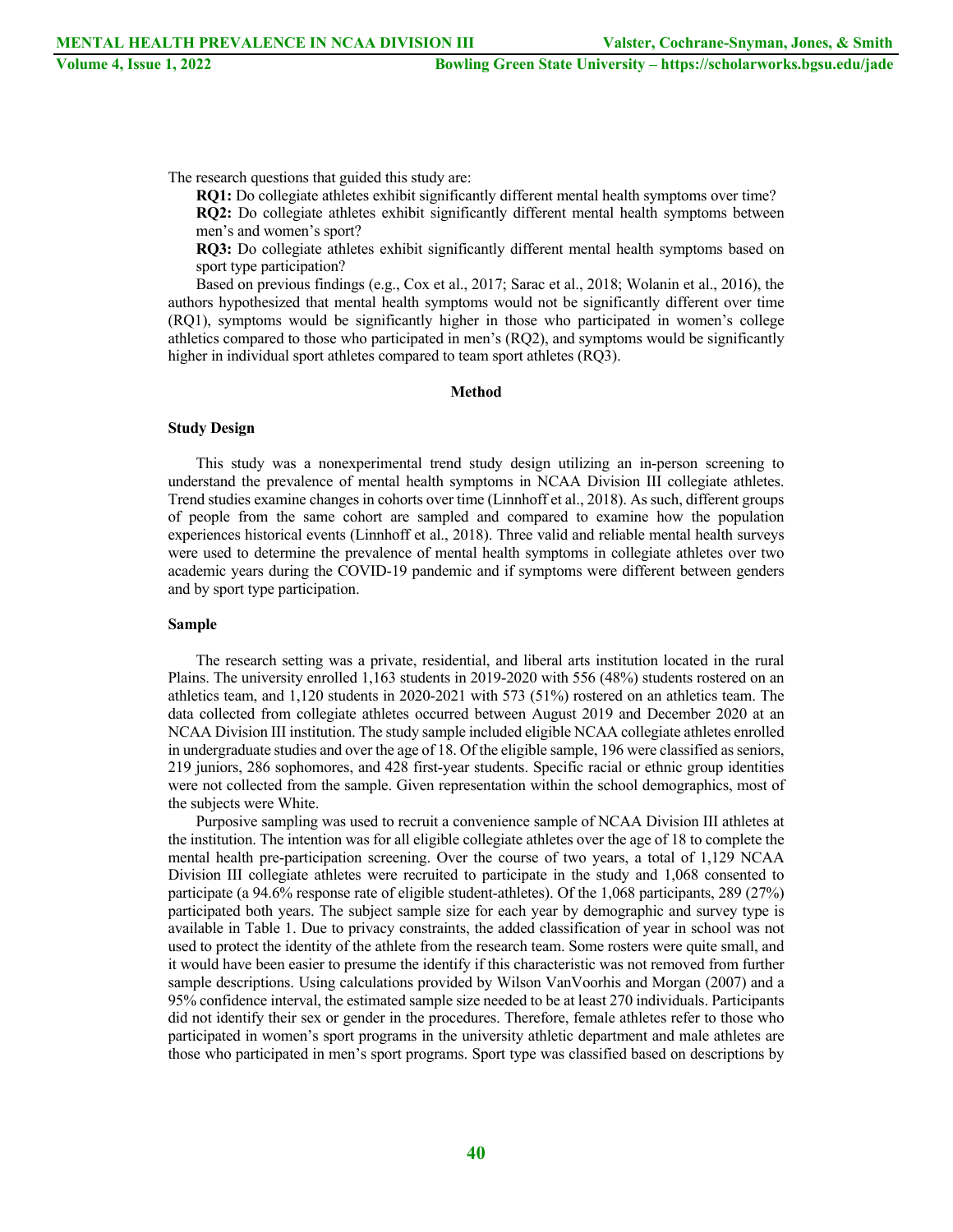Miller and Hoffman (2009). Individual sport programs offered at the university included cross country, golf, tennis, track and field, and wrestling while team sport programs included baseball, basketball, football, soccer, softball, and volleyball.

# **Table 1**

*Sample Sizes*

|                     | Year 1           |            | Year 2           |                   | Returning athletes |                     |            |
|---------------------|------------------|------------|------------------|-------------------|--------------------|---------------------|------------|
| Demographic         | GI, HANDS<br>(n) | BAI<br>(n) | GI, HANDS<br>(n) | <b>BAI</b><br>(n) | GI<br>(n)          | <b>HANDS</b><br>(n) | BAI<br>(n) |
| Male athletes       | 351              | 346        | 344              | 309               | 186                | 185                 | 165        |
| Female<br>athletes  | 182              | 181        | 191              | 181               | 103                | 103                 | 98         |
| Team sport          | 347              | 344        | 353              | 319               | 189                | 189                 | 170        |
| Individual<br>sport | 186              | 183        | 182              | 171               | 100                | 99                  | 93         |
| Total               | 533              | 527        | 535              | 490               | 289                | 288                 | 263        |

*Note.* GI = General Index; HANDS = Harvard Department of Psychiatry/National Depression Screening Day Scale; BAI = Beck Anxiety Inventory; Returning athletes refers to athletes who participated in Years 1 and 2.

### **Data Collection Procedures**

Procedures were approved by the institution IRB committee (#H-31-S2019-KV). Collegiate athletes were informed of the research project during the first team meeting and had to opt into the study by signing an informed consent document. In the same meeting, collegiate athletes completed NCAA paperwork (e.g., drug testing, concussion symptom awareness) and medical pre-participation forms, which also included the voluntary mental health screening. The initial pre-season meeting was led by the athletic training staff as part of normal assessment procedures. Consent to participate allowed confidential data to be available to the researcher via the certified athletic training staff, whereas collegiate athletes who did not consent had their screening results remain solely with the certified athletic training staff. All screening instruments were distributed as a paper document, but instead of using names as identifiers a code was used at the top of the document to encourage honest responses. Only the four members of the certified athletic training staff had the key to the coding process, therefore the researchers were blind to any identifiable information linked to survey responses.

Completed screenings were scored by the athletic training staff. Those that consented to participate in the study were given to the primary investigator to record on a locked data file. Screenings were then returned to the head athletic trainer to be stored in a secured file cabinet within the head athletic trainer's office. Each screening had a threshold score that, if reached, recommended further evaluation. Participants whose screenings reached this threshold, hereby termed a positive screening, resulted in conversations between the medical care team and the individual. As a result of the conversation, recommendations for either additional education or referral to campus counseling were given to the collegiate athlete.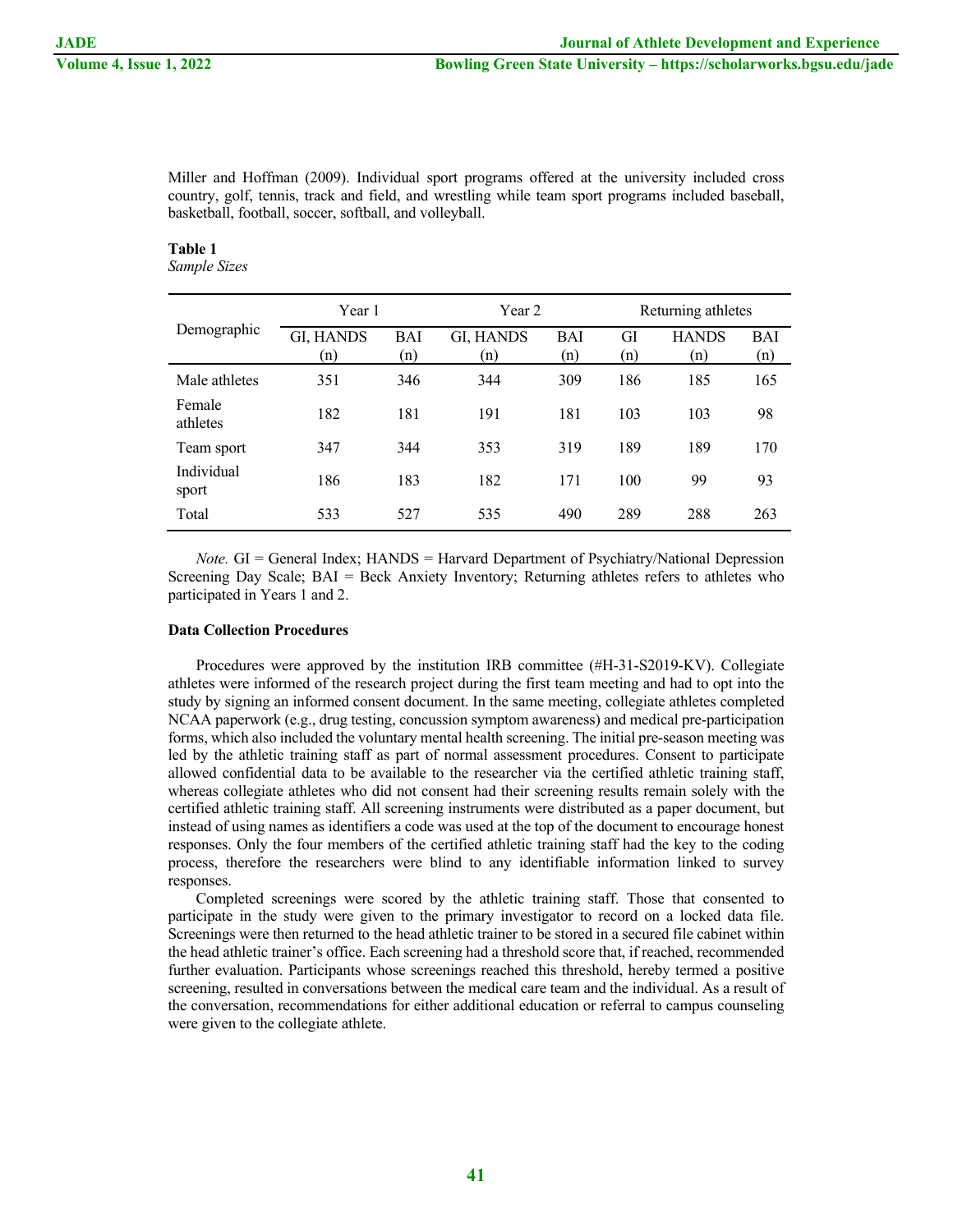#### **Survey Design**

The recommended NCAA SSI screening tools were utilized to measure mental health symptoms. For the present study, three were chosen: The 9-question General Index (GI; Carroll & McGinley, 2001), the 10-question Harvard Department of Psychiatry/National Depression Screening Day Scale (HANDS; Baer et al., 2000) and the 21-question Beck Anxiety Inventory (BAI; Beck & Steer, 1993). Each has a numerical score range indicating the severity of symptoms followed by recommendations for intervention, including referral to a licensed mental health professional. The tools were formatted to fit on one double-sided page for ease in dissemination and completion. The tool title (e.g., BAI) was not included on the screening form to deter responses based on presumptions about each mental health condition.

#### *General Index*

Conley et al. (2014) recommend the GI to be included with medical clearance prior to participation in sport. The GI is a tool to evaluate general mental health distress, including anxiety, depression, and suicidality. The version recommended by the NCAA and the National Athletic Trainers Association (NATA) contains nine *yes* or *no* questions (Conley et al., 2014). Affirmative responses to questions 7, 8, or 9 are considered a positive screening and result in an immediate conversation with the athletic training staff. For context, statements address feelings of a hopeful future (question 7), ability to manage emotions (question 8), and feelings of hurting themselves (question 9). Test-retest reliability has been reported with  $\kappa = .625$  (p < .001; Sacks et al., 2007). Additionally, Carroll and McGinley (2001) report a Pearson correlation of .74 and adequate construct validity (87% of responses corresponded to diagnosis).

#### *Harvard Department of Psychiatry/National Depression Screening Day Scale*

The HANDS scale is a self-report symptom instrument to measure depression symptoms with a quick administration time (Baer et al., 2000). Ten responses are recorded on a 4-point scale (0 = *none or a little of the time* to 3 = *all the time*). A total score of 30 is calculated, with higher scores indicating more depression symptoms. A score above 9 is considered a positive screening, meaning symptoms are consistent with a major depressive episode at a mild or moderate level and further evaluation is recommended (Baer et al., 2000). The reliability as measured by internal consistency provided an  $α$ value of .87 (Baer et al., 2000). Additionally, Baer and associates (2000) provided information about the questionnaire's validity. Sensitivity was reported at least 95%; specificity was less but performed similarly to comparable scales (Baer et al., 2000). Moreover, Williams et al. (2002) reported 95% sensitivity and 94% specificity for HANDS in primary care situations.

#### *Beck Anxiety Inventory*

The recommended 21-item BAI (Beck & Steer, 1993) asks subjects to recall feelings about 21 anxiety-related symptoms on a 4-point scale  $(0 = not at all to 3 = severe)$ . A total score of 63 can be amassed. According to the documents from the NCAA SSI Best Practice Manual (2017), scores ranging from 0-21 require no further action, and any score over 21 indicates moderate anxiety and should include a conversation with a primary care provider to determine if a referral to a mental health care provider is necessary (NCAA SSI, 2017). We chose to stay consistent with this scoring process but note the threshold for moderate anxiety (16-25) is different than the scoring used in the original publication (Beck et al., 1988) and in the present study. The tool has high internal consistency ( $\alpha$  = .92) and test-retest reliability (*r* = .75; Beck et al., 1988). This particularly is true in younger, healthy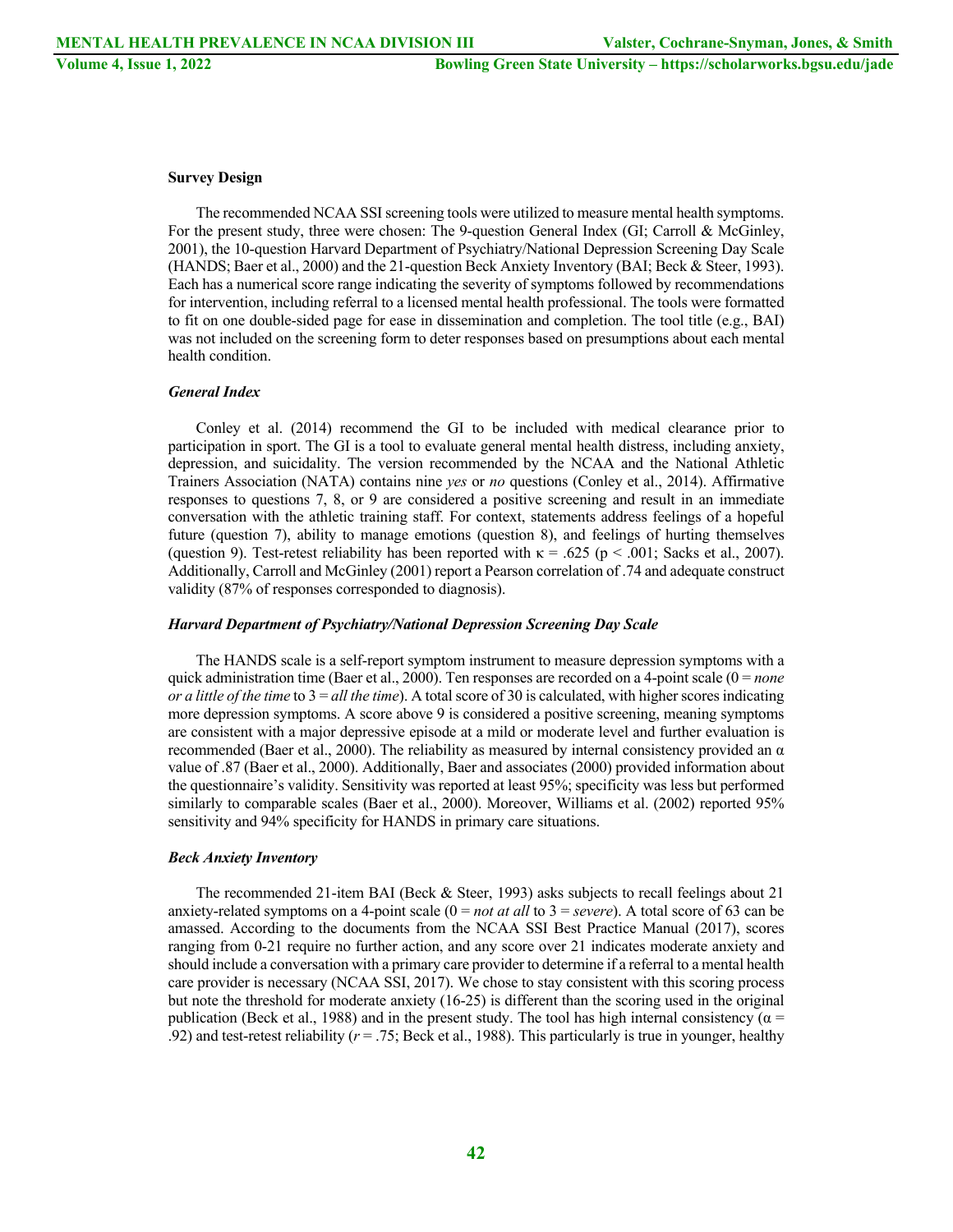populations (Julian, 2011). Osman et al. (1997) found high internal consistency ( $\alpha$  = .90) among undergraduate students at a Midwestern university.

#### **Data Analysis**

Measures of central tendency and measures of variability were evaluated before further data analysis. The Pearson *r* correlation helped examine all research questions among returning athletes who participated in both Years 1 and 2 to determine if there was a relationship between survey scores over time as well as between distress and gender or sport type.

One-sample chi-square tests were used to identify if the distribution of frequencies were the expected values of mental health symptoms (dependent variable  $[DV_1]$ ), separated as either general, depression, and anxiety scores between gender (independent variable  $[IV_2]$ ) and sport type  $(IV_3)$  in the sample population. This analysis helped evaluate RQ2 and RQ3. To evaluate RQ1, an independent  $t$ -test compared symptoms between years one and two  $(IV<sub>1</sub>)$  in participants who remained in the study both years. To analyze all research questions, a 2X2X2 multi-variate analysis of variance (MANOVA) was conducted to compare the main effects of gender and sport type and the interaction effect between gender and sport type on mental health symptoms over time. Symptoms were measured at two times (Years 1 and 2), gender included two levels (men's and women's sport), and sport type consisted of two levels (team and individual sport types). Follow-up one-way ANOVA procedures were used since categorical data excluded post-hoc tests for additional analysis. An *a priori* level of  $\alpha = 0.05$  was used to establish statistical significance. Previously accepted and established effect sizes for ANOVA were used in the present study; large effect size  $(\eta^2)$  at .14, moderate at .06, and small at .01 (Geert van den Berg, 2021). Cronbach's alpha was used to determine internal consistency for the two surveys with Likert scale questions, the HANDS and BAI. A threshold of .70 or above was determined to indicate a high level of reliability. All data analysis procedures were run through IBM SPSS Statistics 27.

#### **Results**

#### **General Mental Health Symptoms**

There were 12% of collegiate athletes who screened positive on the GI screening in Year 1 compared to 8.2% in Year 2. Positive screenings from the GI all resulted from affirmative answers to questions 7, 8, or 9. Answering *yes* to question 8 led to most positive screenings: in Year 1, 51 of 64 (79.7%) and in Year 2, 40 of 44 (90.9%) reflected a response to this question. Table 2 provides summary information regarding the GI screening results split among different demographic categories.

#### **Table 2**

|                  | Year 1     |           |              | Year 2                   |           |             |  |
|------------------|------------|-----------|--------------|--------------------------|-----------|-------------|--|
|                  | Positive   |           |              | Positive<br>Rate $(\% )$ |           |             |  |
|                  | Sample (n) | Screening | Rate $(\% )$ | Sample $(n)$             | Screening |             |  |
| Demographic      |            | (n)       |              |                          | (n)       |             |  |
| Male athletes    | 351        | 40        | 11.3         | 344                      | 24        | 7.0         |  |
| Female athletes  | 182        | 24        | 13.2         | 191                      | 20        | 10.5        |  |
| Team sport       | 347        | 35        | 10.1         | 353                      | 25        | 7.1         |  |
| Individual sport | 186        | 29        | 15.6         | 182                      | 19        | 10.4        |  |
| Total            | 533        | 64        | 12           | 535                      | 44        | $8.2^{\pm}$ |  |

*Two-year General Index Screening Results*

 $\pm p$  < .01 between Year 1 and 2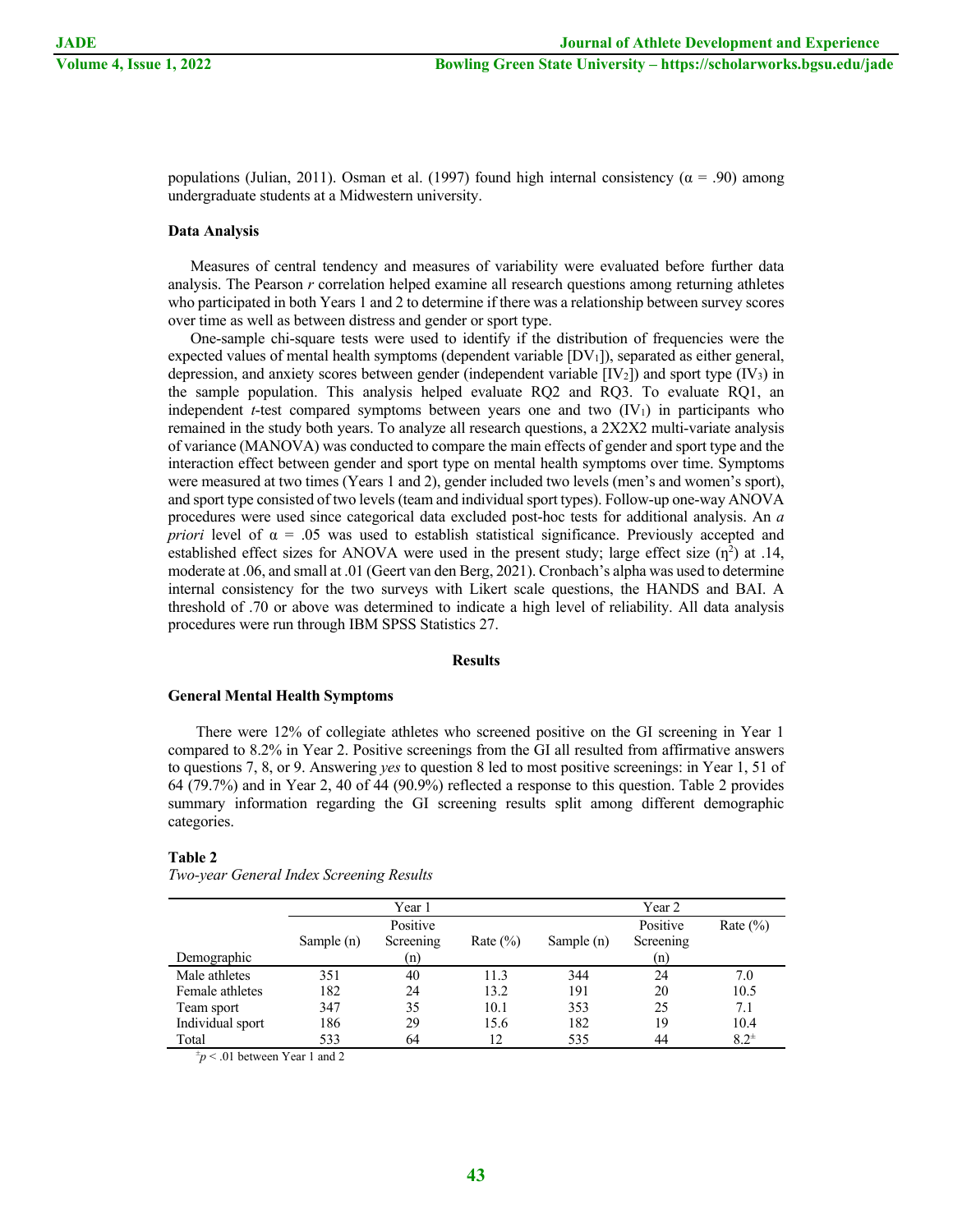For participants who responded in Years 1 and 2, the mean score in Year 1 of the GI screening was slightly higher ( $M = 1.45 \pm 1.527$ ) compared to Year 2 ( $M = 1.21 \pm 1.663$ ). Scores were significantly different for returning athletes, too:  $t(288) = -2.617$ ,  $p = .009$ ,  $d = 1.551$ , 95% CI [-.270, -.038]. There was a positive, moderately strong and significant correlation between GI screenings each year,  $r = .530$ ,  $p < .001$ . Moreover, both years were weakly but significantly correlated with gender (Year 1: *r* = .167, *p* = .004; Year 2: *r* = .198, *p* < .001) but not with sport type (Year 1: *p* = .460; Year 2: *p* =.922).

#### **Depression Symptoms**

Positivity rate was similar for the HANDS screening between the two years, with 9.2% and 9.5% of collegiate athletes screening positive in Year 1 and 2, respectively. Internal consistency was high for the scale each year (Year 1:  $\alpha$  = .816; Year 2:  $\alpha$  = .842). Table 3 provides summary information regarding the HANDS screening results split among different demographic categories.

#### **Table 3**

*Two-year Harvard Department of Psychiatry/National Depression Screening Day Scale Screening Results*

|                  | Year 1        |                           |                | Year 2        |                           |                |  |
|------------------|---------------|---------------------------|----------------|---------------|---------------------------|----------------|--|
| Demographic      | Sample<br>(n) | Positive<br>Screening (n) | Rate<br>$(\%)$ | Sample<br>(n) | Positive<br>Screening (n) | Rate<br>$(\%)$ |  |
| Male athletes    | 351           | 25                        | 7.1            | 344           | 23                        | 6.7            |  |
| Female athletes  | 182           | 24                        | 13.2           | 191           | 28                        | 14.7           |  |
| Team sport       | 347           | 26                        | 7.5            | 353           | 32                        | 9.1            |  |
| Individual sport | 186           | 23                        | 12.4           | 182           | 19                        | 10.4           |  |
| Total            | 533           | 49                        | 9.2            | 535           | 51                        | 9.5            |  |

A chi-square analysis showed a gender-dependent significant difference in expected and observed values in both Year 1 ( $\chi^2$  = 4.990, *p* = .025,  $\eta^2$  = .097) and Year 2 ( $\chi^2$  = 9.054, *p* = .003,  $\eta^2$  $=$  .130) for the HANDS screening but not by sport (Year 1:  $p = .068$ ; Year 2:  $p = .608$ ).

For those who participated both years, the mean score between Year 1 and 2 was not significantly different, *t*(287) = -.824, *p* = .411, *d* = 3.075, 95% CI [-.164, -.067]. There was a positive, moderately strong, and significant correlation between screenings in returning collegiate athletes from Year 1 to 2,  $r = .571$ ,  $p < .001$ . Moreover, both years were significantly correlated with gender (Year 1:  $r =$ .148, *p* = .012; Year 2: *r* = .285, *p* < .001) but not sport type (Year 1: *p* = .724; Year 2: *p* = .624).

#### **Anxiety symptoms**

Rates remained similar for BAI positive screens between the two years for all collegiate athletes. Summary information is available in Table 4. Internal consistency was high for the scale each year (Year 1:  $\alpha$  = .871; Year 2:  $\alpha$  = .890).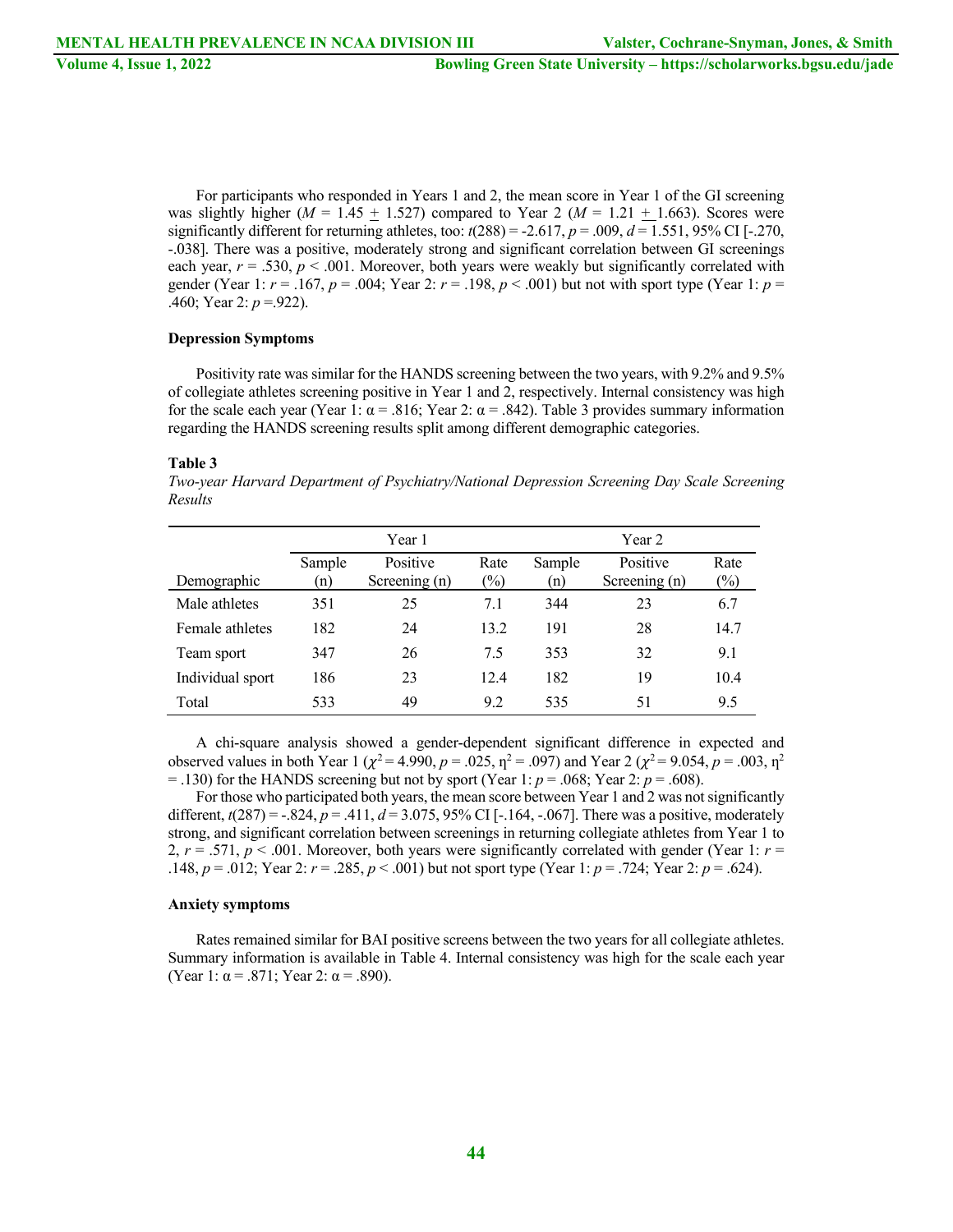### **Table 4**

*Two-year Beck Anxiety Inventory Screening Results*

|                  | Year 1        |                           |              | Year 2        |                           |              |  |
|------------------|---------------|---------------------------|--------------|---------------|---------------------------|--------------|--|
| Demographic      | Sample<br>(n) | Positive<br>Screening (n) | Rate $(\% )$ | Sample<br>(n) | Positive<br>Screening (n) | Rate $(\% )$ |  |
| Male athletes    | 346           | 2                         | .006         | 309           | $\overline{2}$            | .006         |  |
| Female athletes  | 181           | 8                         | 4.4          | 181           | 8                         | 4.4          |  |
| Team sport       | 344           | 6                         | 1.7          | 319           | 7                         | 2.2          |  |
| Individual sport | 183           | 4                         | 2.2          | 171           | 3                         | 1.8          |  |
| Total            | 527           | 10                        | 1.9          | 490           | 10                        | $2.0^{\pm}$  |  |
| p < .01          |               |                           |              |               |                           |              |  |

A chi-square analysis of the BAI screening showed a gender-dependent significant difference in expected and observed values in both Year 1 ( $\chi^2$  = 9.422, *p* = .002,  $\eta^2$  = .134) and Year 2 ( $\chi^2$  = 8.126,  $p = .004$ ,  $\eta^2 = .129$ ). A non-significant difference in sport type was found for the BAI screening (Year 1: *p* = .827; Year 2: *p* = .237).

The mean score in Year 1 of the BAI was slightly higher  $(M = 1.45 \pm 1.527)$  compared to Year two  $(M = 1.21 \pm 1.663)$  for returning participants between Years 1 and 2 and was significantly different, *t*(288) = -2.617, *p* = .009, *d* = 1.551, 95% CI [-.418, -.059]. There was a positive, moderately strong, and significant correlation between screening sums in returning collegiate athletes from Year 1 to 2, *r* = .530, *p* < .001. Moreover, both years were significantly correlated with gender (Year 1: *r* = .300, *p* < .001; Year 2: *r* = .372, *p* < .001) but not sport type (Year 1: *p* = .554; Year 2: *p* = .550).

#### **Multivariate Analysis**

A MANOVA was conducted to determine differences in mental health symptoms between times data was collected  $(IV_1)$ , gender  $(IV_2)$ , and sport types  $(IV_3)$ . Results revealed significant differences among the time category on dependent variables [Wilks'  $\lambda = .967$ ,  $F(3, 562) = 6.342$ ,  $p < .001$ ,  $\eta^2 =$ .033], gender category on dependent variables [Wilks'  $\lambda = .930$ ,  $F(3, 562) = 14.202$ ,  $p < .001$ ,  $\eta^2 =$ .070], and gender X sport type [Wilks'  $\lambda = .982$ ,  $F(3, 562) = 3.351$ ,  $p = .019$ ,  $p^2 = .018$ ]. These results by year are available in Table 5.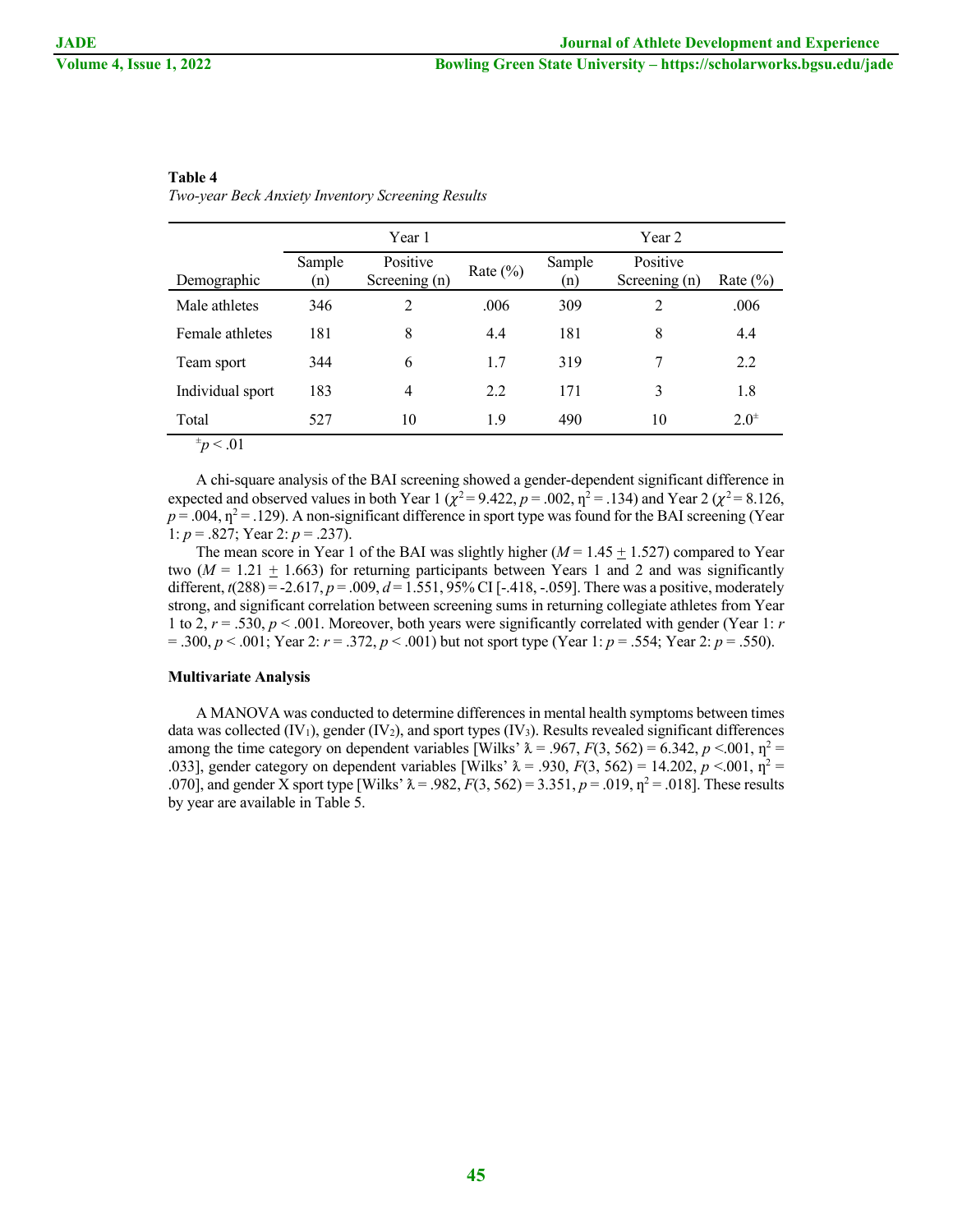|               |              | Year 1 |                   |         | Year 2 |                   |      |
|---------------|--------------|--------|-------------------|---------|--------|-------------------|------|
|               |              | F      |                   |         | F      |                   |      |
|               | <b>HANDS</b> | 2.12   | .138              | .008    | 6.390  | $.012*$           | .013 |
| Gender        | BAI          | 20.310 | $\leq .001^{\pm}$ | .073    | 25.425 | $\leq .001^{\pm}$ | .051 |
|               | GI           | 4.040  | $.045^{\pm}$      | .015    | 9.152  | .003 <sup>±</sup> | .019 |
|               | <b>HANDS</b> | .130   | .719              | .001    | .050   | .822              | .000 |
| Sport         | BAI          | .340   | .560              | .001    | .305   | .581              | .001 |
|               | GI           | .003   | .954              | < 0.001 | .183   | .669              | .000 |
|               | <b>HANDS</b> | 2.927  | .088              | .011    | 12.423 | $\leq .001^{\pm}$ | .026 |
| Gender*Sport  | BAI          | 1.047  | .307              | .004    | 7.088  | $.008^{\pm}$      | .015 |
|               | GI           | 2.898  | .090              | .011    | 13.897 | $\leq .001^{\pm}$ | .029 |
| $\sim$ $\sim$ |              |        |                   |         |        |                   |      |

| Table 5                                        |  |
|------------------------------------------------|--|
| <b>MANOVA Results: Between-Subject Effects</b> |  |

 $p < .05$ 

*Note.* GI = General Index; HANDS = Harvard Department of Psychiatry/National Depression Screening Day Scale; BAI = Beck Anxiety Inventory

One-way analysis of variance (ANOVA) was conducted on each dependent variable as a followup test to MANOVA. Post hoc analyses were not run, as each variable only had two categories. Time category differences were significant for the BAI screening  $[F(1, 564) = 4.157, p = .042, \eta^2 = .007]$ but not HANDS  $[F(1, 564) = 1.457, p = .228, \eta^2 = .003]$  or GI  $[F(1, 564) = 1.043, p = .308, \eta^2 = .003]$ .002]. Gender category differences were significant for the BAI screening  $[F(1, 564) = 33.933, p <$ .001,  $\eta^2 = .057$ ] and GI [*F*(1, 564) = 5.234, *p* = .023,  $\eta^2 = .009$ ] but not HANDS [*F*(1, 564) = 2.741,  $p = .098$ ,  $\eta^2 = .005$ ]. Investigation of the gender by sport interaction revealed significant differences for the HANDS screening  $[F(1, 564) = 6.945, p = .009, \eta^2 = .012]$  and GI screening  $[F(1, 564) =$ 9.583,  $p = .002$ ,  $\eta^2 = .017$  but not BAI [ $F(1, 564) = 3.332$ ,  $p = .068$ ,  $\eta^2 = .006$ ].

#### **Discussion**

The study found a significant difference in self-reported mental health distress in general and anxiety symptoms over time but not for depression symptoms. Gender-specific differences were again significant for general and anxiety symptoms but not depression. Moreover, no significant difference in mental health symptoms between sport types was found. The interaction of gender and sport was significant regarding general and depression symptoms, but not anxiety symptoms. Therefore, the present study's hypothesis regarding symptom difference over time (RQ1) was maintained for HANDS scores but rejected for GI and BAI screenings. The present study's second hypothesis regarding symptom difference between gendered sport membership (RQ2) was partially maintained. And the present study's hypothesis regarding symptom difference between sport types (RQ3) was rejected for all screening types.

#### **Mental Health Distress**

A positive screening for general symptoms was identified in 10.1% of the subjects recruited, while 9.4% described significant depression symptoms. The prevalence level of clinical depression was higher than what has been reported in Division I samples by Wolanin et al. (2016) and Cox et al. (2017) who noted 6.3% and 8.7%, respectively. Compared to Sarac et al. (2018) the lifetime emotional disturbance rate in their Division I population was reported at 14% for a history with depression or anxiety. Clinical anxiety prevalence from the self-report survey was quite low in the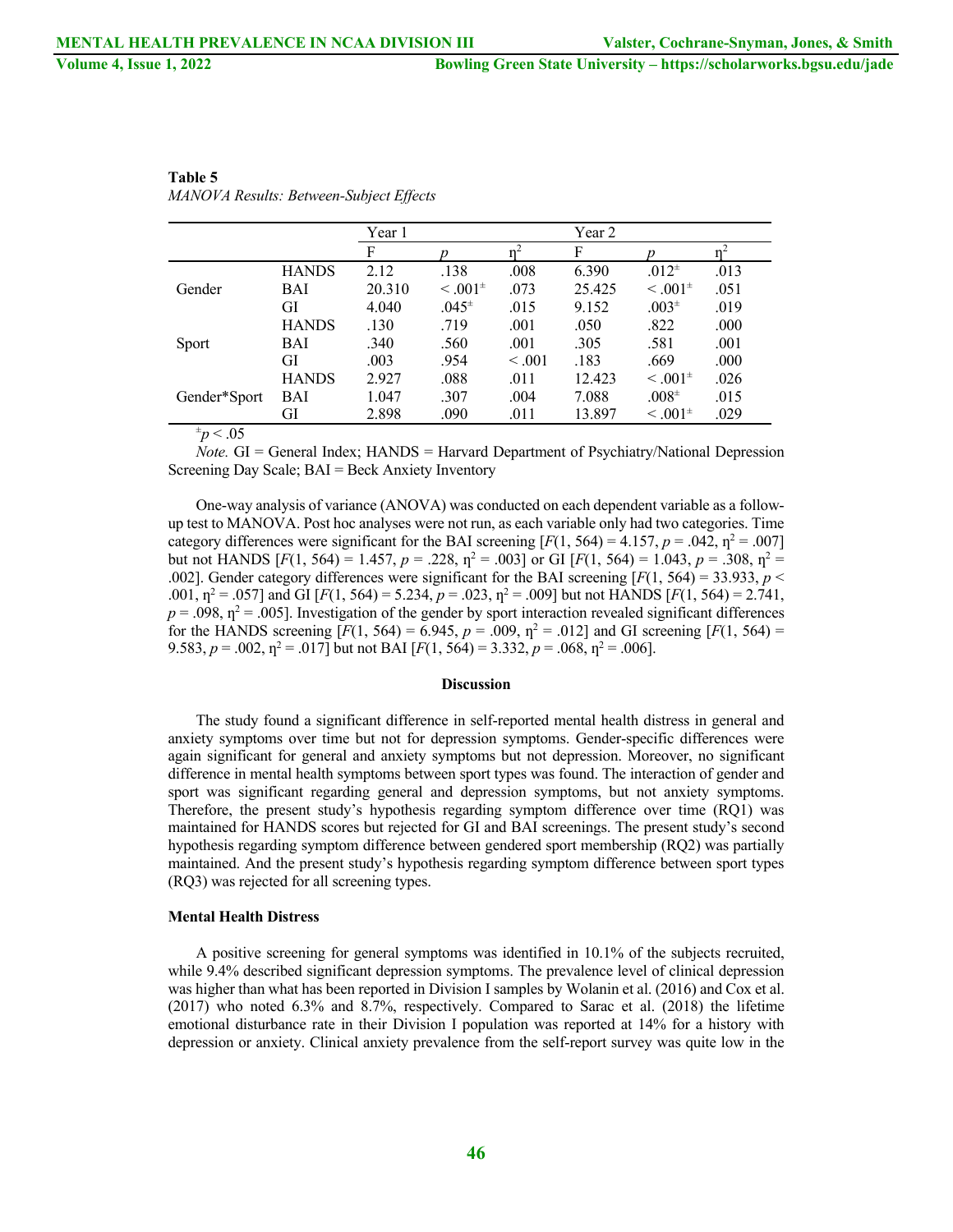present sample (2.0%) compared to published data in Division I collegiate athletes (e.g., Storch et al., 2005). The observed general and depression symptoms are similar if not higher in Division III athletes than what has been self-reported in other NCAA athletes and suggests regular screening procedures are necessary at all levels of NCAA athletics. Beyond an overall paucity of NCAA collegiate athlete mental health prevalence research, it is clear symptom comparisons among different NCAA levels of competition also are missing (Hong et al., 2018; Yang et al., 2007). Related to SCT, this is relevant to athlete mental health because individuals are unique, but athletic identity and team culture are highly influential, as may be any notable difference between competition levels. Additionally, athletic identity is both personal and social given the historical nature of athletic programs. An athlete joins a program as an individual who adapts who they are, their identity, based on the team's culture and the program's place within the college or university. There are distinct priorities, expectations, and pressures at each level, therefore an understanding of each is important to develop prevention and intervention options.

Ranges of clinically relevant, or sub-clinical, mental distress have been reported as low as 10% (Watson, 2005) and as high as 33.2% (Cox et al., 2017) in Division I collegiate athletes. The surveys utilized in the present study did not offer sub-clinical cut-offs. Yet less than half indicated no symptoms, or a zero score, on all three scales: 39.7% on the GI scale, 20.8% on the HANDS scale, and 28.9% on the BAI scale. Notably, most collegiate athletes reported some level of distress at the start of the academic year. The involvement of different personnel (i.e., athletic trainers) in the screening process who can generate and normalize the conversation surrounding mental health distress and help-seeking may have influenced athlete disclosure of symptoms. As we continue to understand mental health distress in sub-groups of NCAA athletes, we must include surveillance of various demographics and include trusted personnel.

It is possible different trends exist. Between the two years of data collection in the present study the COVID-19 pandemic occurred. Initial data collected from collegiate athletes by NCAA Research (2021) showed increases in mental health concerns by 1.5 to two times pre-pandemic levels. However, from the onset of the pandemic (March 2020) when most collegiate athletes shifted to remote learning and moved away from campus, to the fall (August 2020) when various return-tocampus and learning models were implemented around the country, national data showed a slight decline from the spring (NCAA Research, 2021). What is more, those who were able to return to inperson learning and resume some form of training and competition experienced fewer symptoms than those in hybrid or distance learning formats with continued barriers to sport training (NCAA Research, 2021). As follows, the present study described similar (i.e., depression and anxiety) or fewer (i.e., general) self-reported symptoms during the pandemic (Year 2) compared to before (Year 1), which may be explained by an appreciation for campus life and competition seasons after many restrictions the previous five months.

#### **Distinctions by Gender**

In all surveys and both years, those who participated in women's collegiate sports had a higher self-reported prevalence of mental health distress compared to those who participated in men's, though significant differences only were apparent for general and anxiety symptoms. These results follow previous reports of trends when subclinical distress was considered (e.g., Cox et al., 2017; Storch et al., 2005; Yang et al., 2007). However, at the clinical level, Wolanin et al. (2016) found no significant differences for depression symptoms between male and female Division I collegiate athletes and Yang et al. (2007) found no significant difference in clinical anxiety levels between male and female Division I collegiate athletes. Both studies also used self-report tools. Therefore, the results of the present study conflict with some of the previous literature and direct further screening, research, and understanding on the topic.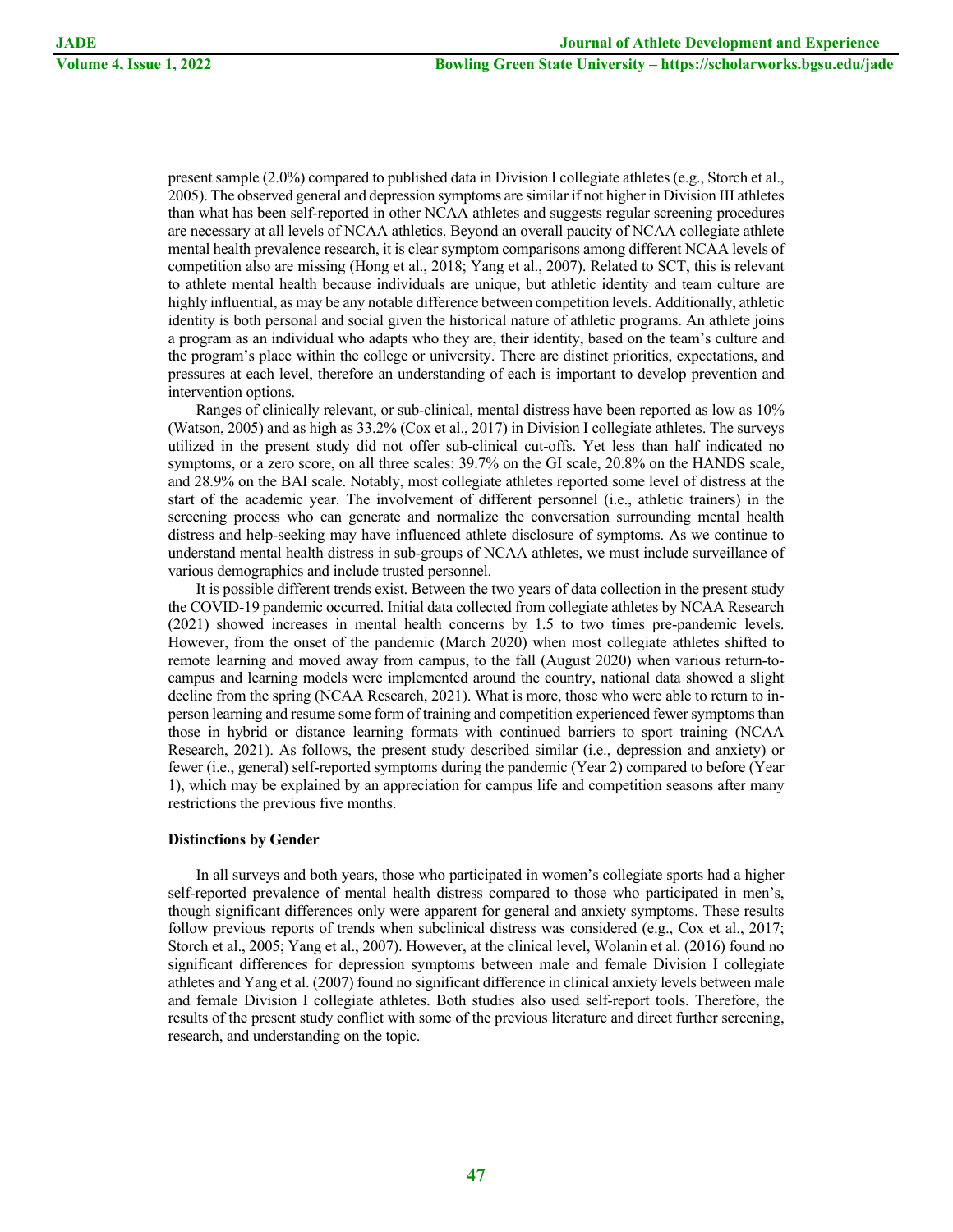The difference between gender prevalence reported in the literature has been explained by the increased likelihood women will report symptoms or seek help (Barnard, 2016; Hammond et al., 2013). Attitudes toward mental health vary between male and female athletes. That is, female college athletes have a more positive attitude and less stigma compared to male athlete peers (Moreland et al., 2018). Cox et al. (2017) emphasized this difference in personal factors is important to interpretations of prevalence data. According to SCT, personal factors are shaped by social and environmental influences. Plus, Gross et al. (2017) identified the tendency of Division I and III men's college athletes to present themselves favorably compared to women on a depression symptom survey. This work indicates the limitations of self-report surveys and the important methodological choices that ensure accurate data is being collected. Fundamentally, psychopathology is likely multifactorial. Identifying one factor that attributes gender risk to mental health overlooks the many facets of symptom presentation. This information exhibits the personal and behavioral interaction of SCT to impart appropriate prevention or early intervention strategies in an athlete population. However, these ideas add weight to the notion more still can be understood about mental health prevalence between genders. What is more, gender and sex are not binary in sport, and should further be considered when describing trends. With larger representation in the research and trend study design we can better understand trends in college athletes (Wolanin et al., 2016). While women more frequently endorse general mental distress and anxiety symptoms, it also must be recognized men are susceptible as well.

#### **Distinctions by Sport Type**

In all surveys there was no significant difference between sport type and mental health distress. However, rates were higher each year for individual sport athletes who screened positive for general distress or depression symptoms compared to team sport athletes. Because so few studies have analyzed the mental health symptom difference between sport types (e.g., Sarac et al., 2018; Storch et al., 2005; Wolanin et al., 2016) there is little comparison available to understand trends.

Traditional research, including elite athletes, indicates sport risk is higher in those who compete in individual sport types, such as track and field, gymnastics, or swimming (e.g., Moreland et al., 2018; Sarac et al., 2018). Yet, like the present study, Yang et al. (2007) observed no difference in depression symptoms between 13 Division I sport programs. Wolanin et al. (2016) stated caution in the overt classification of risk and sport type, as different sports have distinct environmental factors acknowledged through SCT such as team culture, injury risk factors, team performance standards, or university variables that can confound interpretation. A comparison of prevalence rates across athletic departments over time would provide better insight into the potential different protective and risk factors among participants in various sport types (Storch et al., 2005; Wolanin et al., 2016).

Upon multivariate analysis, those who participated in women's team sport and those who participated in men's individual sport exhibited the highest mean scores on all three scales. This demographic distinction in symptom expression could be important to understand. Wolanin et al. (2016) found all female athletes, even in the same sport type as male athlete peers, had a higher probable risk for depression than their counterparts. Therefore, gender may be more indicative of the frequency of symptoms rather than sport type, but a combination of gender and sport types may be uniquely precarious for collegiate athletes. Continued analysis of mental health screening in various demographics can offer improved insight on any tendencies within a sport population.

Self-report surveys are common in psychological research (Gross et al., 2017), however they can lead to concealment of a collegiate athlete's symptoms (Egan, 2019). Collegiate athletes may be prone to respond in a way that provides a favorable impression as compared to other groups (Gross et al., 2017; Proctor & Boan-Lenzo, 2010). Gross et al. (2017) determined this socially desirable response did not differ among different NCAA competition levels. Yet, it could have accounted for the reported prevalence of depression or anxiety between sub-groups in the present study population.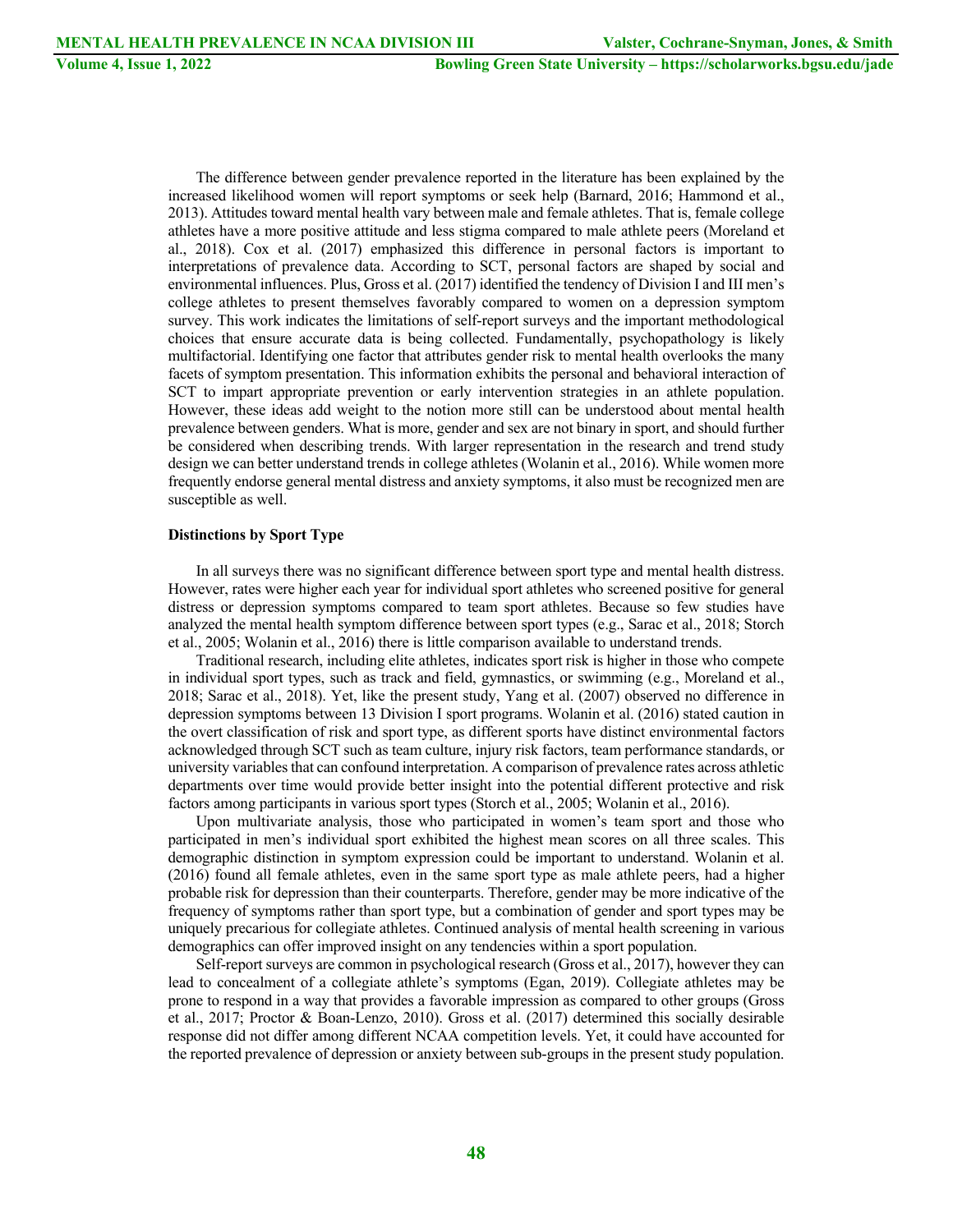NCAA Division I and III team sport athletes (e.g., lacrosse, softball, and soccer) showed higher social desirability responses than individual sport athletes (Gross et al., 2017). As follows, perhaps those who participated in men's team sport reported lower scores than individual sport types in the present study to censure any perceived negative consequences of symptom disclosure. Though the present study's procedures utilized athletic personnel familiar to the athletes in a confidential process, there still may be a need to improve expectancies surrounding an annual mental health screening. Expectancies and behavior are influenced by the medical professionals, administrators, coaches, and other essential staff who have created the present culture within the department. The model assumed college athletes have a positive interpretation of how the athletic department views mental health, thus support of a healthy emotional environment in the SCT framework.

#### **Limitations**

While the best considerations for a feasible and effective research design were considered, there are limitations within the project. These include the use of convenience sampling procedures and selfreport surveys. Each aspect of the research design is in line with previously published research on similar topics (Moreland et al., 2018; Rice et al., 2016) and not expected to influence results in an exceptionally negative way.

The sample population was large but one of convenience. This sampling method is most common in college athlete mental health literature (e.g., Cox et al., 2017; Wolanin et al., 2016). Based on the institution's demographics, this offered little representation of ethnic or racial diversity. Moreover, gender identity was not asked of the sample, thus gender was grouped by sport program participation. Participants all were from the same NCAA Division III institution, which limits generalizability. Continued data collection across Division III populations should attempt to identify if psychological distress is similar or different to peers at other competition levels.

Self-reported symptoms are not a clinical diagnosis; therefore, risk analyses are limited by the tool itself. Symptom scales used in the literature are valid and reliable but not clinical diagnoses. Rancourt et al. (2020) does distinguish that some of the self-report tools seen in the literature have been used in athlete populations, but not necessarily tested specifically in athletes for their psychometric properties. The choice to use instruments recommended by the NCAA SSI Best Practice Manual (2017) was intentional. However, these tools are less seen in current literature regarding college athlete mental health. The reported psychometric properties for the tools suggest this did not negatively affect results or reported outcomes. There are many types of screenings used in the literature, which complicates comparisons between studies. Future research among collegiate athlete samples could implement the recommended NCAA SSI (2017) screening tools to improve consistency in measurement and allow for better comparisons across groups.

Medical care professionals, especially athletic trainers, are situated within the athletic department to offer recommendations for screening and referral options (Kroshus, 2016; Neal et al., 2013). Yet, athletes may be less inclined to endorse symptoms if they feel there will be a consequence that affects participation in a sport (Gross et al., 2017). Few studies have involved medical professionals (i.e., athletic trainers) through a confidential reporting procedure. The use of confidentiality procedures, rather than anonymity, had the potential to affect social desirability responding. The procedures attempted to facilitate an open environment for honest responding, but identification through coding procedures remained should further medical care be needed.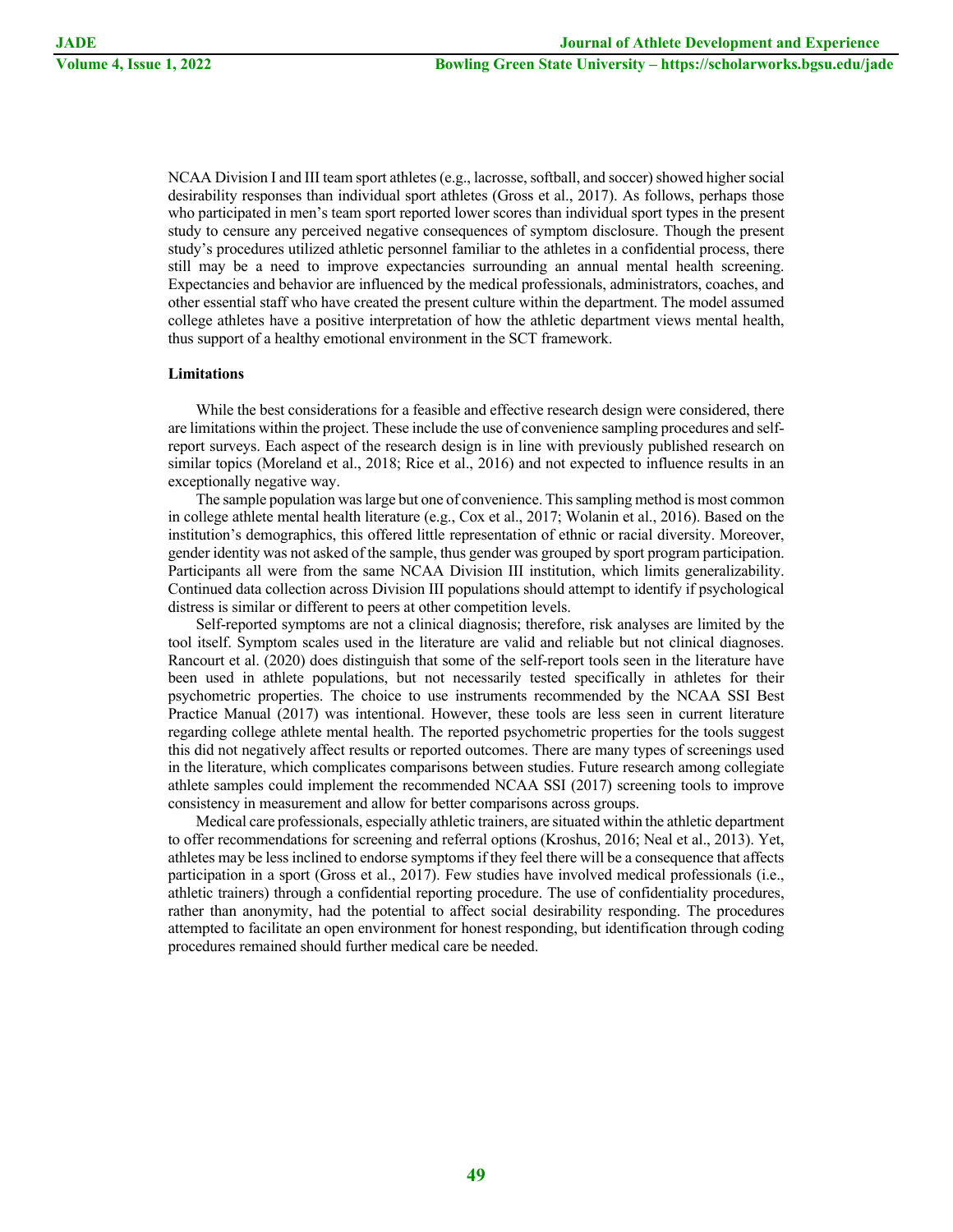#### **Practical Implications**

The present study used the medical care team to enhance trust in the process. Positive expectancies can improve if the medical care team includes mental health screening in the broader conversation about athlete health (Thomas & Potter, 2019; Tomalski et al., 2019). Mental health screening has been affirmed by the National Athletic Trainers Association (NATA) as an important, standardized procedure professionals should consider for sport participation (Neal et al., 2013). Athletic trainers have the capacity to screen athletes with the tools described and connect those in need to licensed professionals in their network to continue appropriate care. If athletic department health service delivery is centered around the athletic training staff, their perceptions of psychology clinicians can be important to collaboration. Zakrajsek et al. (2015) noted 67.4% of Division I athletic trainers reported positive experiences with sport psychology consultants, while 32.6% reported negative experiences. Most positive ratings were associated with partnership for managing studentathlete anxiety, pressure, and emotions in student-athletes. This highlighted the possible shared opportunities within sports medicine. Yet the authors (Zakrajsek et al., 2015) also found personal variables informed the athletic trainers' perceptions of sport psychology services; specifically, younger athletic trainers and women reported more positive views of the topic than older individuals and men (Zakrajsek et al., 2015). These findings have important consequences for the broader application of mental health promotion within an athletic department, which may include education in mental health literacy for the sports medicine staff itself. NATA has devoted a web page for professionals to access additional resources and current, relevant literature on the topic and has regular continuing education offerings to increase mental health literacy and treatment options when working with symptomatic athletes (NATA, 2021).

Athletic trainers are situated to be helpful with identification and referral because of their daily interactions with athletes (Kroshus, 2016; Neal et al., 2013). In fact, NCAA Division I athletes who had a mental health diagnosis deemed the facilitation by athletic trainers in the process to be critical (Bird et al., 2020). Specifically, the athletic trainer was able to help the college athlete recognize the issue, provide positive prompts toward appropriate resources, and help schedule the referral appointment (Bird et al., 2020). Moreover, a screening process that can frame counseling services as a developmental approach rather than pathology-based may improve attitudes and honesty toward mental health promotion (Watson, 2006). Most athletic trainers have indicated they have worked with symptomatic athletes; indeed, at all competition levels 98.4% had worked with someone experiencing depression symptoms and 97.6% with anxiety (Sudano & Miles, 2017). This is not an uncommon occurrence for the medical team professional to work with an athlete who experiences mental health distress. Yet, Division III institutions screen less frequently than Division I ( $p = .001$ ; Kroshus, 2016). Despite the inherent limitations of self-report surveys, they do provide a scale of symptom severity with a quick administration time that can then inform intervention (Cox et al., 2017; Herring et al., 2017). Identification of specific patterns or trends within the Division III athlete population can lead to a more targeted and effective approach to mental health promotion at universities and help better understand levels of collegiate athletes' mental health distress.

#### **Conclusion**

The purpose of this study was to identify the level of clinically relevant self-reported general distress, depression, and anxiety symptoms in NCAA Division III collegiate athletes and examine the variations of depression and anxiety based on gender or sport type. The present study provides additional insight into NCAA Division III collegiate athlete mental health prevalence. Findings suggest mental health prevalence for clinically relevant levels of distress is equal to or higher than previous reports in Division I athletes. In the available collegiate athlete prevalence studies, it is apparent most experience subclinical levels of psychopathology (Wolanin et al., 2016; Yang et al.,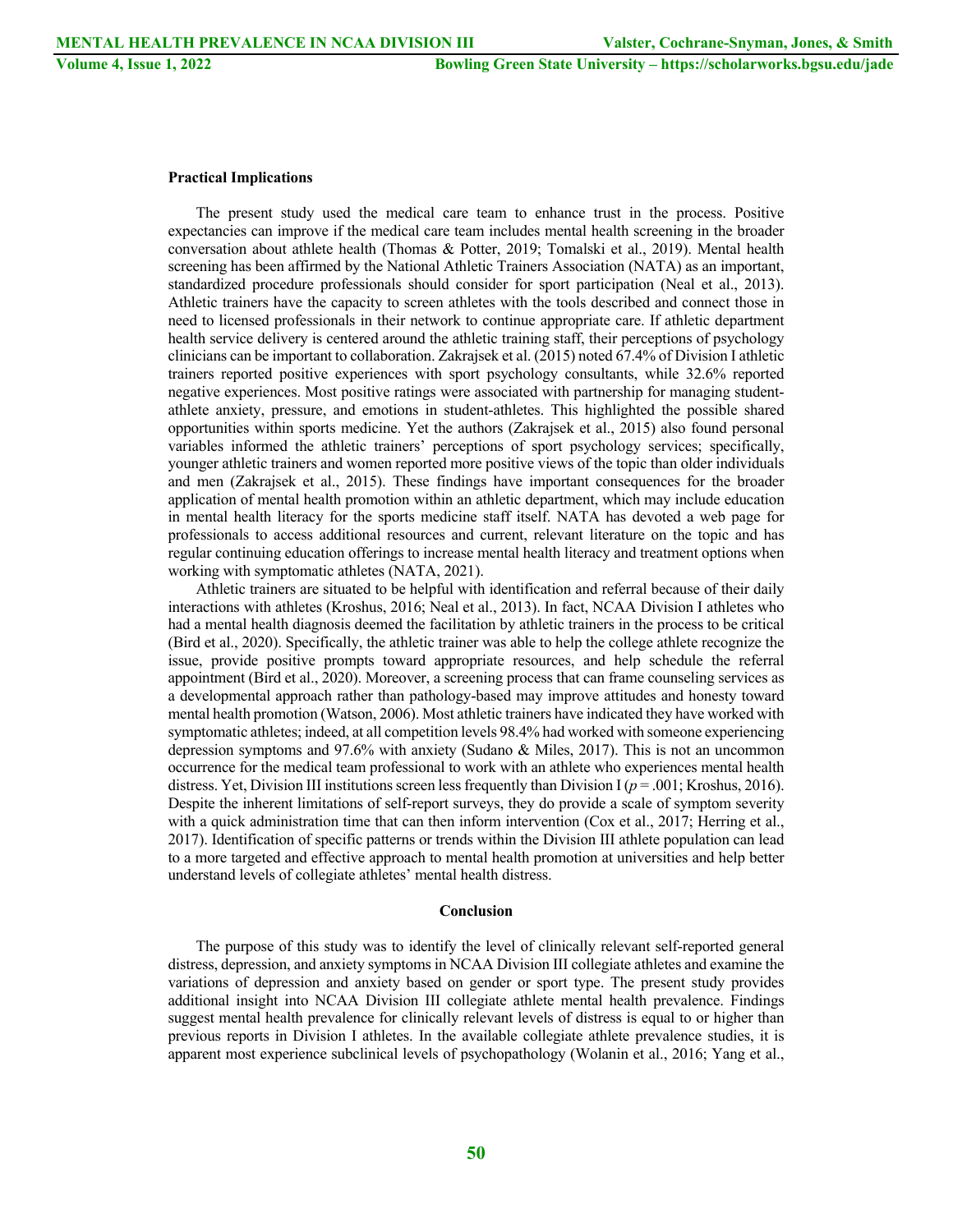2007). In general, the unique pressures faced by college athletes reflect the potential for an increased risk for mental health illness. The present study suggests those who participated in women's collegiate athletics endorse more general distress and anxiety symptoms, though those who participated in men's sport still exhibit symptoms that warrant surveillance. The degrees of psychological wellness and distress that occur with the nuances of sport are well-matched to the continuum definition of mental health (Schinke et al., 2017). Stressors are experienced daily, and even subclinical concerns can manifest and impede function or quickly progress to full clinical disruption (Cox et al., 2017). Routine mental health screening added to the pre-participation procedures for athletes offers awareness to symptomatic individuals and puts the clinicians in direct contact with them. Identification of specific patterns or trends within the Division III collegiate athlete population can lead to a more targeted and effective approach to promotion across the mental health continuum.

### **References**

- American College Health Association. (2020, May 7). *Considerations for reopening institutions of higher education in the COVID-19 era.* https://achatest.app.box.com/s/k202537ahi3w27b0w6cdhqxynr3vljif
- Anchuri, K, Davoren, A. K., Shanahan, A., Torres, M., & Wilcox, H. C. (2019). Nonsuicidal selfinjury, suicidal ideation, and suicide attempt among collegiate athletes: Findings from the National College Health Assessment. *Journal of American College Health*, *68*(8), 815-823. https://doi.org/10.1080/07448481.2019.1616743
- Armstrong, S., & Oomen-Early, J. (2009). Social connectedness, self-esteem, and depression symptomatology among collegiate athletes versus nonathletes. *Journal of American College Health, 57*(5), 521-536.
- Ayers, K., Pazmino-Cevallos, M., & Dobose, C. (2012). The 20-hour rule: Student-athletes time commitment to athletics and academics. *Virginia Association for Health, Physical Education, and Dance, 33*(1), 22-26. https://link.gale.com/apps/doc/A289621149/AONE?u=anon~a94e36a9&sid=googleScholar&

xid=94fb4cfda

- Baer, L., Jacobs, D. G., Meszler-Reizes, J., Blais, M., Fava, M., Kessler, R., Magruder, K., Murphy, J., Kopans, B., Cukor, P., Leahy, L., & O'Laughlen, J. (2000). Development of a brief screening instrument: The HANDS. *Psychotherapy and Psychosomatics, 69*, 35-41. https://doi.org/10.1159/000012364
- Bandura, A. (1998). Health promotion from the perspective of social cognitive theory. *Psychology & Health, 13*(4), 623-649. https://doi.org/10.1080/08870449808407422
- Bandura, A. (2004). Health promotion by social cognitive means. *Health Education & Behavior, 31*(2), 143-164. https://doi.org/10.1177/1090198104263660
- Barnard, J. D. (2016). Student-athletes' perceptions of mental illness and attitudes toward helpseeking. *Journal of College Student Psychotherapy, 30*(3), 161-175. https://doi.org/10.1080/87568225.2016.1177421
- Beauchemin, J. (2014). College student-athlete wellness: An integrative outreach model. *College Student Journal, 48*(2), 268-280.
- Beck, A. T., Epstein, N., Brown, G., & Steer, R. A. (1988). An inventory for measuring clinical anxiety: Psychometric properties. *Journal of Consulting and Clinical Psychology, 56*(6), 893- 897. https://psycnet.apa.org/doi/10.1037/0022-006X.56.6.893
- Beck, A. T., & Steer, R. A. (1993). *Beck Anxiety Inventory manual*. Harcourt Brace and Company.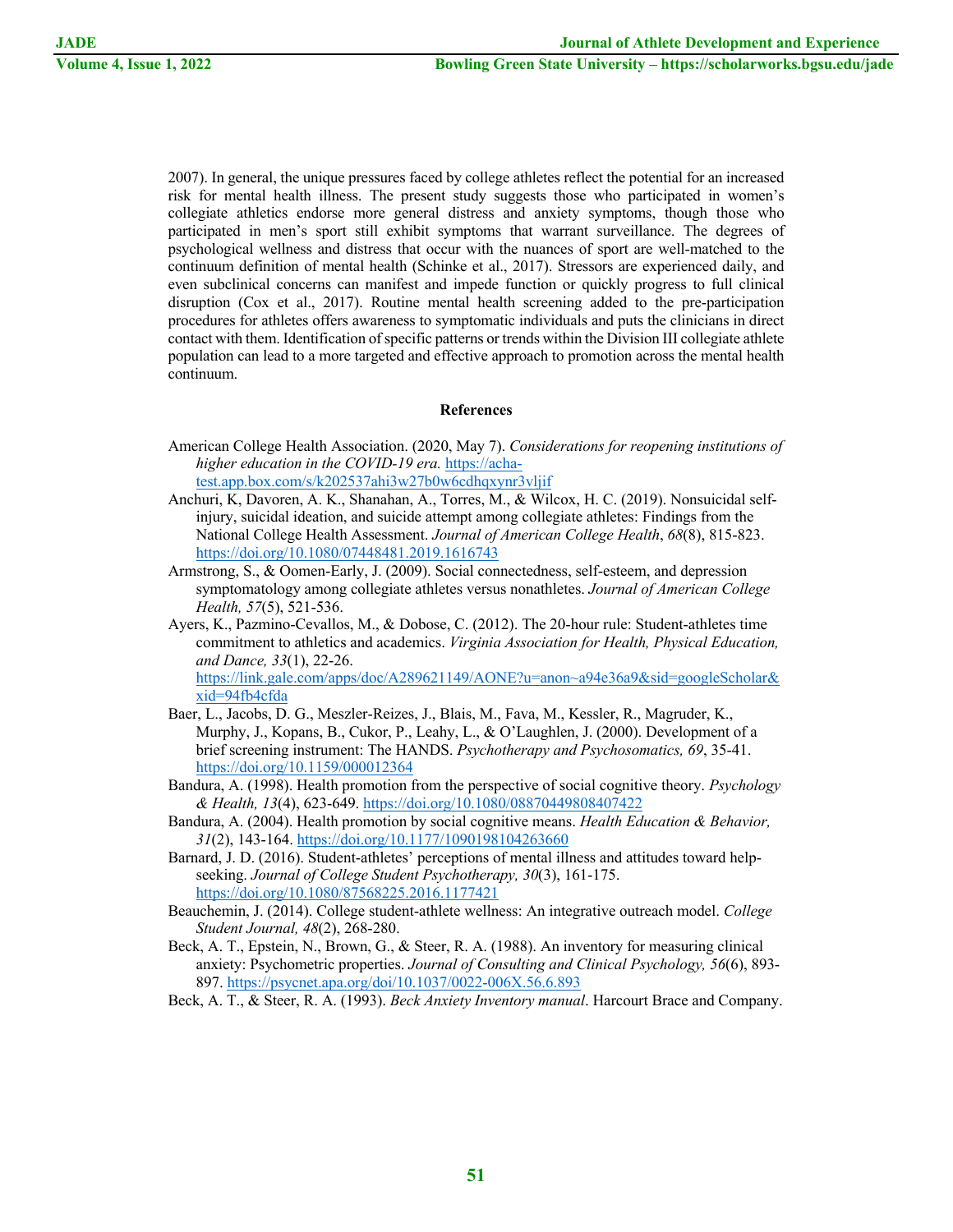- Benight, C. C., & Cieslak, R. (2010). Cognitive factors and resilience: How self-efficacy contributes to coping with adversities. In S. M. Southwick, B. T. Litz, D. Charney, & M. J. Friedman (Eds.), *Resilience and mental health challenges across the lifespan* (pp. 45-55). Cambridge University Press.
- Bird, M. D., Chow, G. M., & Cooper, B. T. (2020). Student-athletes' mental health help-seeking experiences: A mixed methodological approach. *Journal of College Student Psychotherapy, 34*(1), 59-77. https://doi.org/10.1080/87568225.2018.1523699
- Born, J. (2017). National protection of student-athlete mental health: The case for federal regulation over the National Collegiate Athletic Association. *Indiana Law Journal, 92*, 1221- 1245.
- Bullard, J. (2018). *PROF Academy: A model to enhance overall well-being, mental health practices and professional development among Division III student athletes as they transition from PROF to professional* [Grant report]. National Collegiate Athletic Association Innovation in Research and Practice. https://www.ncaa.org/about/resources/research/profacademy-model-enhance-overall-well-being-mental-health-practices-and-professionaldevelopment
- Carr, C., & Davidson, J. (2014). The psychologist perspective*.* In G. T. Brown, B. Hainline, E. Kroshus, & M. Wilfert (Eds.), *Mind, body, and sport: Understanding and supporting studentathlete mental wellness* (pp. 17-20). National Collegiate Athletic Association. http://www.ncaa.org/health-and-safety/sport-science*-*institute/mind-body-and-sportpsychologist-perspective
- Carroll, J. F. X., & McGinley, J. J. (2001). A screening form for identifying mental health problems in alcohol/other drug dependent persons. *Alcoholism Treatment Quarterly, 19*(4), 33-47. https://doi.org/10.1300/J020v19n04\_02
- Conley, K. M., Bolin, D. J., Carek, P. J., Konin, J. G., Neal, T. L., & Violette, D. (2014). National Athletic Trainers' Association position statement: Preparticipation physical examination and disqualifying conditions. *Journal of Athletic Training, 49*(1), 102-120. https://doi.org/10.4085/1062-6050-48.6.05
- Conner, M. (2010). Cognitive determinants of health behavior. In A. Steptoe (Ed.), *Handbook of Behavioral Medicine* (pp.19-30). Springer.
- Cox, C. E., Ross-Stewart, L., & Foltz, B. D. (2017). Investigating the prevalence and risk factors of depression symptoms among NCAA Division I collegiate athletes. *Journal of Sports Sciences, 5*, 14-28. https://doi.org/10.17265/2332-7839/2017.01.002
- Davoren, A. K., & Hwang, S. (2014). Depression and anxiety prevalence in student-athletes. In G. T. Brown, B. Hainline, E. Kroshus, & M. Wilfert (Eds.), *Mind, body, and sport: Understanding and supporting student-athlete mental wellness* (pp. 38-39). National Collegiate Athletic Association. http://www.ncaa.org/health-and-safety/sport-scienceinstitute/mind-body-and-sport-depression-and-anxiety-prevalence-student-athletes
- Douce, L. A., & Kelling, R. P. (2014). *A strategic primer on college student mental health*. American Council on Education. https://www.acenet.edu/Documents/A-Student-Primer-on-College-Mental-Health.pdf
- Egan, K. P. (2019). Supporting mental health and well-being among student-athletes. *Clinical Sports Medicine, 38*, 537-544. https://doi.org/10.1016/j.csm.2019.05.003
- Eisenberg, D. (2014). *Developing and evaluating a model program for supporting the mental health of student athletes.* University of Michigan. https://athletesconnected.umich.edu/wpcontent/uploads/2017/02/2014-NCAA-Final-Report-main-narrative.pdf
- Geert van den Berg, R. (2021). *Effect size.* SPSS Tutorials. https://www.spss-tutorials.com/effectsize/
- Gill, E. L., Jr. (2014). Integrating collegiate sports into social work education. *Journal of Social Work Education, 50,* 305-321. https://doi.org/10.1080/10437797.2014.856245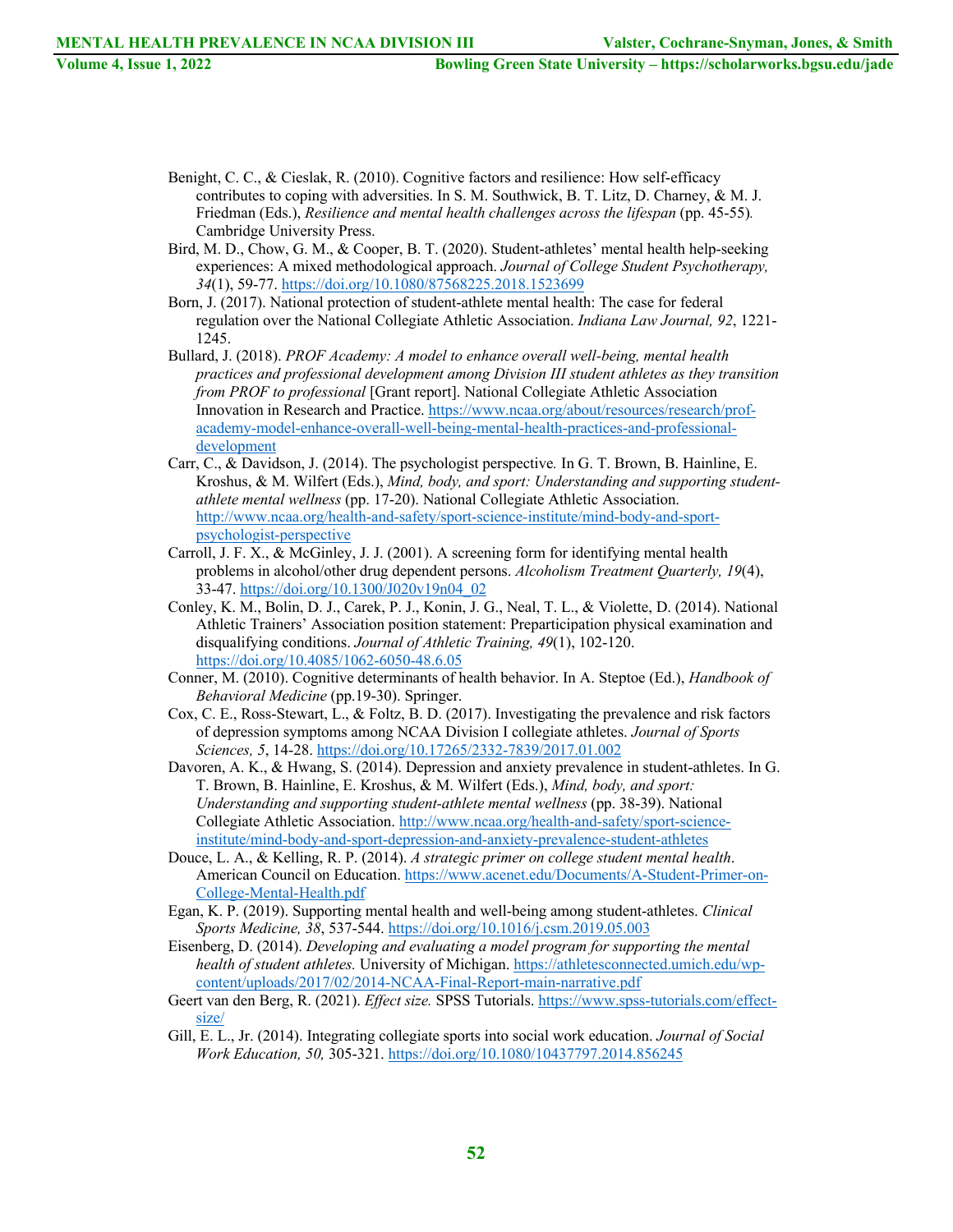- Gross, M. B., Wolanin, A. T., Press, R. A., & Hong, E. S. (2017). Socially desirable responding by student-athletes in the context of depressive symptom evaluation. *Journal of Clinical Sport Psychology, 11*(2), 148-157. https://doi.org/10.1123/jcsp.2017-0020
- Gulliver, A., Griffiths, K. M., & Christensen, H. (2012). Barriers and facilitators to mental health help-seeking for young elite athletes: a qualitative study. *BMC Psychiatry, 12*(157), 1-14. https://link.springer.com/article/10.1186/1471-244X-12-157
- Hammond, T., Gialloreto, C., Kubas, H., & Davis, H, IV. (2013). The prevalence of failure-based depression among elite athletes. *Clinical Journal of Sports Medicine, 23*(4), 273-277. http://dx.doi.org/10.1097/JSM.0b013e318287b870
- Herring, S. A., Kibler, W. B., Putukian, M. (2017). Psychological issues related to illness and injury in athletes and the team physician: A consensus statement—2016 update. *Current Sports Medicine Reports, 16*(3), 189-201.
- Hong, E., Keenan, L., & Putukian, M. (2018, February 12). Addressing mental health issues in the collegiate student-athlete. *Athletic Training & Sports Health Care, 10*(2), 55-58. https://doi.org/10.3928/19425864-20180219-01
- Kim, J. E., Saw, A., & Zane, N. (2015). The influence of psychological symptoms on mental health literacy of college students. *American Journal of Orthopsychiatry, 85*(6), 620-630. https://psycnet.apa.org/doi/10.1037/ort0000074
- Kroshus, E. (2016). Variability in institutional screening practices related to collegiate studentathlete mental health. *Journal of Athletic Training, 51*(5), 389-397. https://doi.org/10.4085/1062-6050-51.5.07
- Linnhoff, S., Smith, K. T., & Smith, L. M. (2018). An examination of longitudinal study typologies for business research. *International Journal of Business and Globalisation*, *24*(2), 212-239. https://www.inderscienceonline.com/doi/pdf/10.1504/IJBG.2020.105169
- McKenzie, J. F., Neiger, B. L., & Thackery, R. (2017). *Planning Implementing and Evaluating Health Promotion Programs.* (7th ed.). Pearson Ed.
- Miller, K. E., & Hoffman, J. H. (2009). Mental well-being and sport-related identities in college students. *Sociology of Sport Journal, 26*(2), 335-356. https://doi.org/10.1123/ssj.26.2.335
- Moore, M. (2017). Stepping outside of their comfort zone: Perceptions of seeking behavioral health services amongst college athletes [2017 Special Issue]. *Journal of Issues in Intercollegiate Athletics,* 130-144. http://csri-jiia.org/wpcontent/uploads/2017/07/JIIA\_2017\_SI\_08.pdf
- Moreland, J. J., Coxe, K. A., & Yang, J. (2018). Collegiate athletes' mental health services utilization: A systematic review of conceptualizations, operationalizations, facilitators, and barriers. *Journal of Sport and Health Science, 7*(1), 58-69. https://doi.org/10.1016/j.jshs.2017.04.009
- National Alliance on Mental Illness. (2021). *Mental health by the numbers.* https://www.nami.org/mhstats
- National Athletic Trainer's Association. (2021). *Mental health*. https://www.nata.org/practicepatient-care/health-issues/mental-health
- National Collegiate Athletics Association. (2021, February). *NCAA student-athlete well-being study (Fall 2020)* [PowerPoint slides]. https://ncaaorg.s3.amazonaws.com/research/other/2020/2021RES\_NCAA-SA-Well-BeingSurveyPPT.pdf
- National Collegiate Athletic Association Sport Science Institute. (2017). *Interassociation consensus document: Mental health best practices.*

https://ncaaorg.s3.amazonaws.com/ssi/mental/SSI\_MentalHealthBestPractices.pdf National Institute of Mental Health. (2018, July). *Anxiety disorders.*  https://nimh.nih.gov/health/topics/anxiety-disorders/index.shtml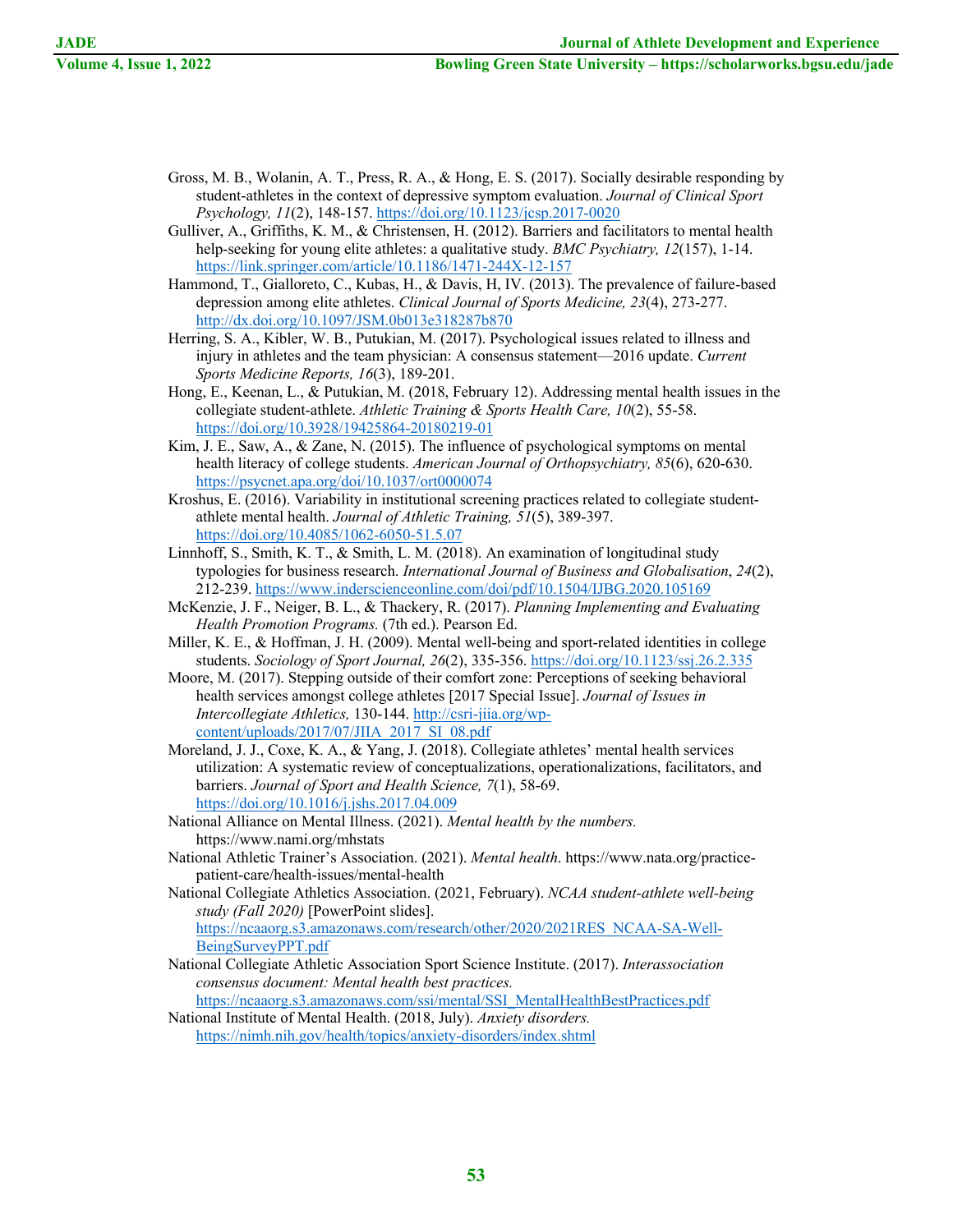- Neal, T. L., Diamond, A. B., Goldman, S., Klossner, D., Morse, E. D., Pajak, D. E., Putukian, M., Quandt, J. D., Sullivan, J. P., Wallack, C., & Welzant, V. (2013). Inter-association recommendations for developing a plan to recognize and refer student-athletes with psychological concerns at the collegiate level: An executive summary of a consensus statement. *Journal of Athletic Training, 48*(5), 716-720. https://www.doi.org/10.4085/1062- 6050-48.4.13
- Paskus, T., & Bell, L. (2016, January 11-14). *Results from the 2015 GOALS Study of the Student-Athlete Experience* [Conference session]*.* NCAA 2016 Convention, San Antonio, TX, United States.
- Proctor, S. L., & Boan-Lenzo, C. (2010). Prevalence of depressive symptoms in male intercollegiate student-athletes and nonathletes. *Journal of Clinical Sport Psychology, 4*, 204- 220. https://doi.org/10.1123/jcsp.4.3.204
- Rancourt, D., Brauer, A., Palermo, M., Choquette, E. M., & Stanley, C. (2020). Response to Tomalski et al. (2019): Recommendations for adapting a comprehensive athlete mental health screening program for broad dissemination. *Journal of Sport Psychology in Action, 11*(1), 57- 67. https://www.doi.org/10.1080/21520704.2020.1722770
- Rao, A. L., Asif, I M., Drezner, J. A., Toresdahl, B. G., & Harmon, K. G. (2015). Suicide in National Collegiate Athletic Association (NCAA) Athletes: A 9-year analysis of the NCAA resolutions database. *Sports Health, 7*(5), 452-457. https://doi.org/10.1177/1941738115587675
- Rice, S. M., Purcell, R., DeSilva, S., Mawren, D., McGorry, P. D., & Parker, A. G. (2016). The mental health of elite athletes: A narrative systematic review. *Sports Medicine, 46*, 1333- 1353. https://doi.org/10.1007/s40279-016-0492-2
- Sarac, N., Sarac, B., Pedroza, A., & Borchers, J. (2018). Epidemiology of mental health conditions in incoming division I collegiate athletes. *The Physician and Sportsmedicine, 46*(2), 242-248. https://doi.org/10.1080/00913847.2018.1427412
- Schinke, R. J., Stambulova, N. B., Si, G., & Moore, Z. (2017). International society of sport psychology position stand: Athletes' mental health, performance, and development. *International Journal of Sport and Exercise Psychology, 2017*, 1-18. https://doi.org/10.1080/1612197X.2017.1295557
- Sudano, L. E., & Miles, C. M. (2017). Mental health services in NCAA Division I athletics: A survey of head ATCs. *Sports Health, 9*(3), 262-267. https://doi.org/10.1177/1941738116679127
- Storch, E. A., Storch, J. B., Killiany, E. M., & Roberti, J. W. (2005). Self-reported psychopathology in athletes: A comparison of intercollegiate student-athletes and nonathletes. *Journal of Sport Behavior, 28*(1), 86-97.
- Thomas, K., & Potter, J. (2019, May 31). *Building connections between student-athletes and mental health* [Conference session]*.* ACHA Conference, Denver, CO, United States. https://www.acha.org/app\_themes/AM19/documents/handouts/152.0-90568-Kevin-Thomas\_5-31.pdf
- Tomalski, J., Clevinger, K., Albert, E., Jackson, R., Wartalowicz, K., & Petrie, T. A. (2019). Mental health screening for athletes: Program development, implementation, and evaluation. *Journal of Sport Psychology in Action, 10*(2), 121-135. https://www.doi.org/10.1080/21520704.2019.1604589
- Torre, D. & Durning, S. J. (2015). Social cognitive theory: Thinking and learning in social settings. In J. Cleland & S. J. Durning (Eds.), *Researching Medical Education* (pp. 105-115). https://books.google.com/books?id=LEb3CQAAQBAJ&dq=social+cognitive+theory
- Watson, J. C. (2005). College student-athletes' attitudes toward help-seeking behavior and expectations of counseling services. *Journal of College Student Development, 46*(4), 442-449. https://doi.org/10.1353/csd.2005.0044